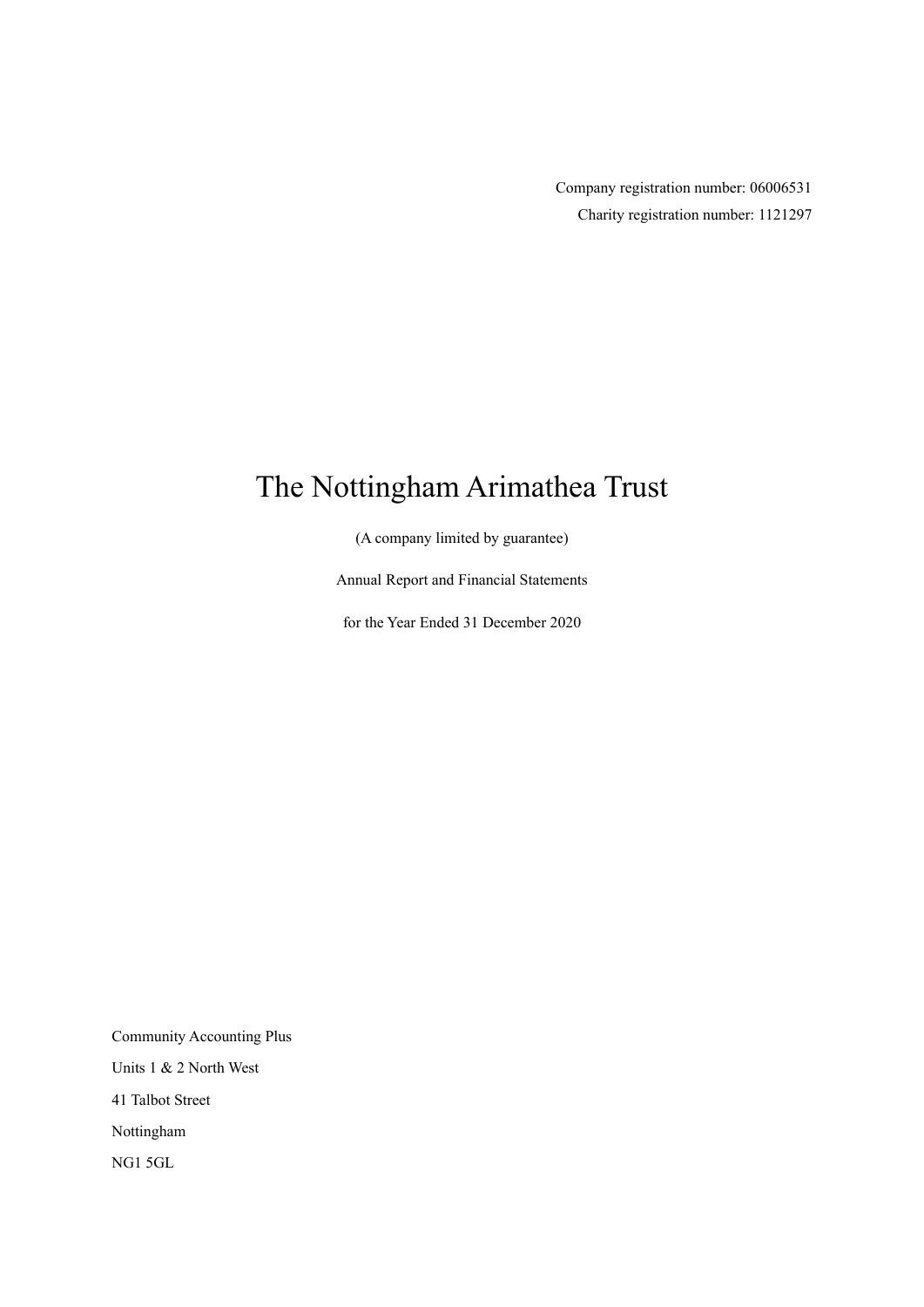## **Contents**

| Reference and Administrative Details     |                     |
|------------------------------------------|---------------------|
| Trustees' Report                         | $2$ to $7$          |
| Independent Examiner's Report            | 8                   |
| <b>Statement of Financial Activities</b> | $9$ to $10$         |
| <b>Balance Sheet</b>                     | 11                  |
| Notes to the Financial Statements        | $12 \text{ to } 20$ |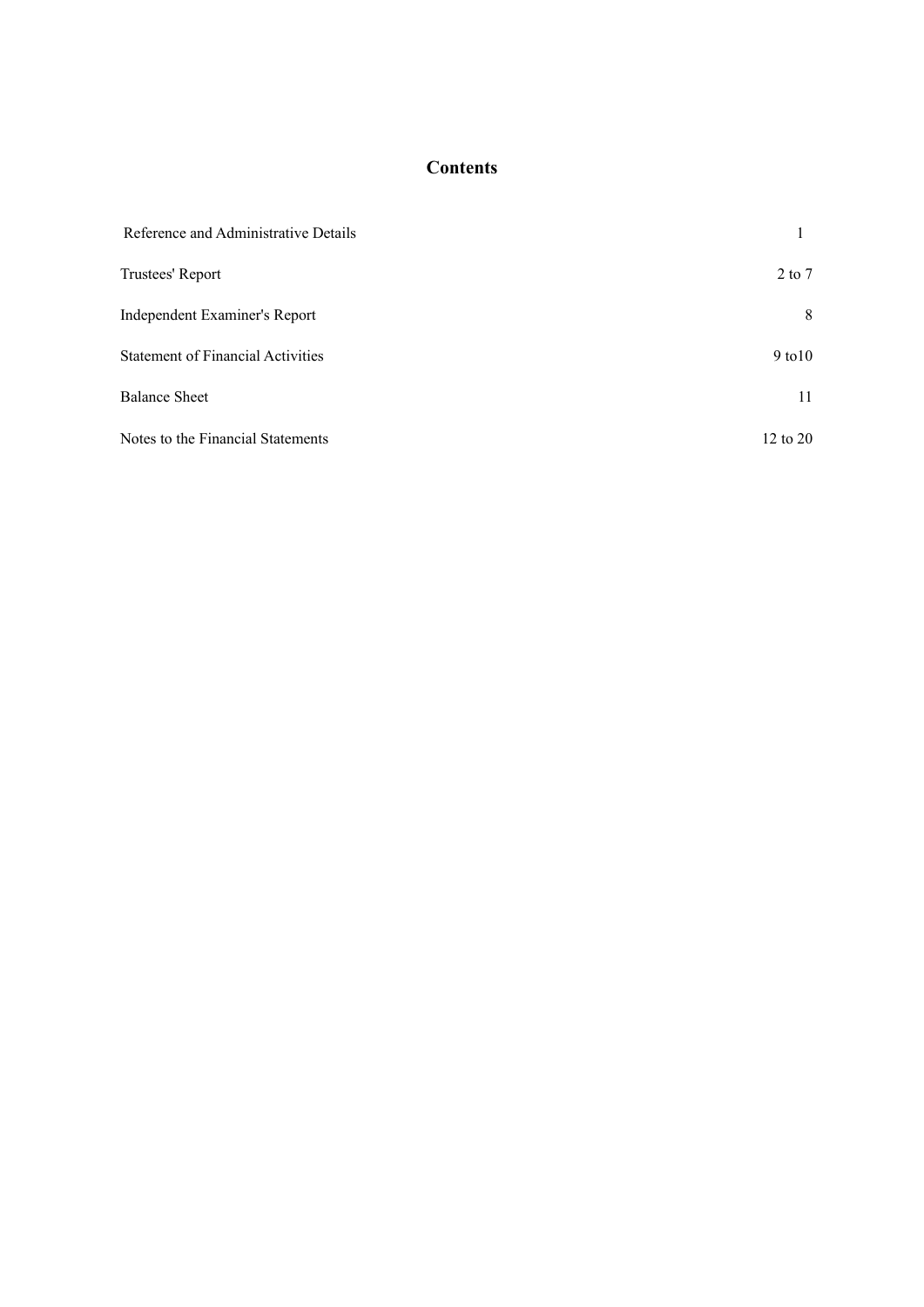## **Reference and Administrative Details**

| <b>Trustees</b>                    | Rebecca Langton, (Chair)                                                                                                          |
|------------------------------------|-----------------------------------------------------------------------------------------------------------------------------------|
|                                    | Allan Njanji, (Vice-Chair)                                                                                                        |
|                                    | Lynda Wilson, (Secretary)                                                                                                         |
|                                    | Andrew Wilson, (Treasurer)                                                                                                        |
|                                    | Nicholas Gretton                                                                                                                  |
|                                    | Thomas Quarton-Manuel                                                                                                             |
|                                    | Vera Hau                                                                                                                          |
|                                    | Karen Zeisler                                                                                                                     |
|                                    | Ruth Brittle                                                                                                                      |
|                                    | Edithmadonna Iheama                                                                                                               |
| Secretary                          | Lynda Wilson, (Secretary)                                                                                                         |
| <b>Senior Management Team</b>      | Caron Boulghassoul, CEO                                                                                                           |
|                                    | Kinsi Clarke, Deputy CEO, until 31/10/2020                                                                                        |
| <b>Principal Office</b>            | All Souls Community Centre<br><b>Ilkeston Road</b><br>Nottingham<br>NG7 3HF                                                       |
| <b>Company Registration Number</b> | 06006531                                                                                                                          |
| <b>Charity Registration Number</b> | 1121297                                                                                                                           |
| <b>Bankers</b>                     | CAF Bank Ltd<br>25 Kings Hill Avenue<br>Kings Hill<br>West Malling<br>Kent<br><b>ME19 4JQ</b>                                     |
| <b>Independent Examiner</b>        | John O'Brien, employee of<br><b>Community Accounting Plus</b><br>Units 1 & 2 North West<br>41 Talbot Street<br>Nottingham NG1 5GL |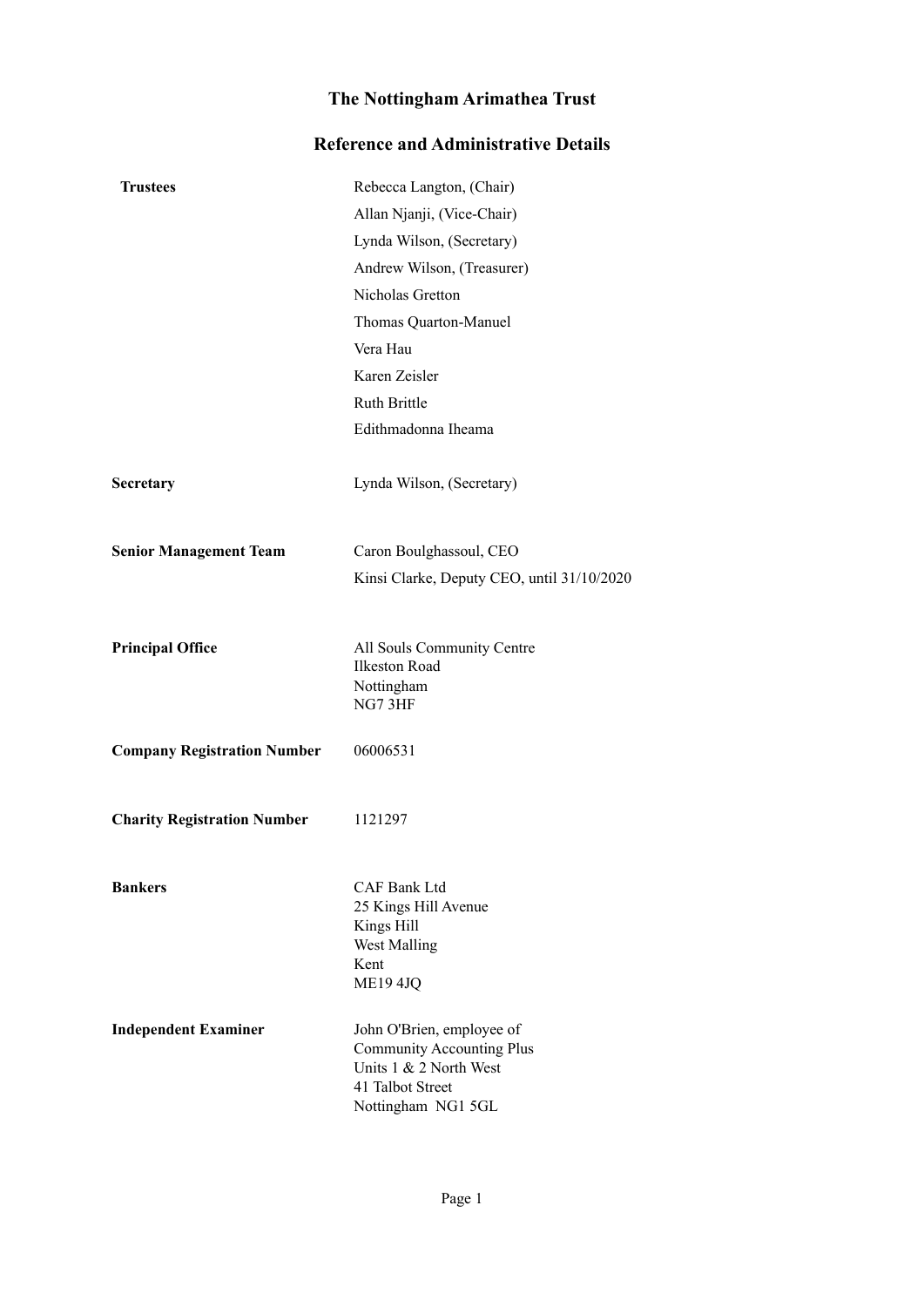## **Trustees' report**

The trustees, who are directors for the purposes of company law, present the annual report together with the financial statements of the charitable company for the year ended 31 December 2020.

#### **Chair's introduction**

As we write our annual report, light is appearing at the end of what has been a very long and challenging tunnel, more than a year since the COVID-19 pandemic began. The pandemic has highlighted and deepened inequalities that exist in our society; reminding us starkly how important the work we do is. In the toughest of times, we've been able to provide dozens of refugees and asylum seekers with shelter and support.

Like most small charities, it's been a challenging time for us financially, as we have adapted to the pressures of the pandemic and faced uncertainty as to what is next. We've also had to find new ways of doing things; working remotely and supporting clinically vulnerable residents without other networks around them. It's been a year of significant change for us as a charity too, as we have seen a number of changes in key members of staff and a cohort of talented and diverse members join our board. I'd like to acknowledge and thank all our staff and board members for their commitment and hard work in these tough times.

We could not do the work that we do without the hard work and commitment of our many partners. On behalf of Nottingham Arimathea Trust, a big thank you to all our partners, including BEGIN, Belong Nottingham, British Red Cross (Nottingham & Derby), Derby Refugee Advice Centre, Nottingham & Nottinghamshire Refugee Forum, Nottingham City Council, Nottingham Refugee Week, Soul Food Café and the Street Outreach Team. We would also like to thank the many landlords who lease properties to us, namely, Green Pastures, Framework, The Diocese of Southwell & Nottingham and Tuntum Housing Association. We also want to thank our private landlords who help to make our work possible.

As we look ahead to the future, we are optimistic that we can be part of rebuilding a fairer society post-COVID, and we remain absolutely committed to our mission that no vulnerable migrant should experience destitution in Nottingham. Thank you for your interest in and support of our work.

#### **Trustees**

Rebecca Langton, (Chair) Allan Njanji, (Vice-Chair) Lynda Wilson, (Secretary) Andrew Wilson, (Treasurer) (appointed 23 January 2020) Nicholas Gretton Tamsin Morris (resigned 8 December 2020) Stuart Gubbins (resigned 23 January 2020) Thomas Quarton-Manuel (appointed 2 November 2020) Vera Hau (appointed 2 November 2020) Karen Zeisler (appointed 2 November 2020) Ruth Brittle (appointed 2 November 2020) Edithmadonna Iheama (appointed 2 November 2020)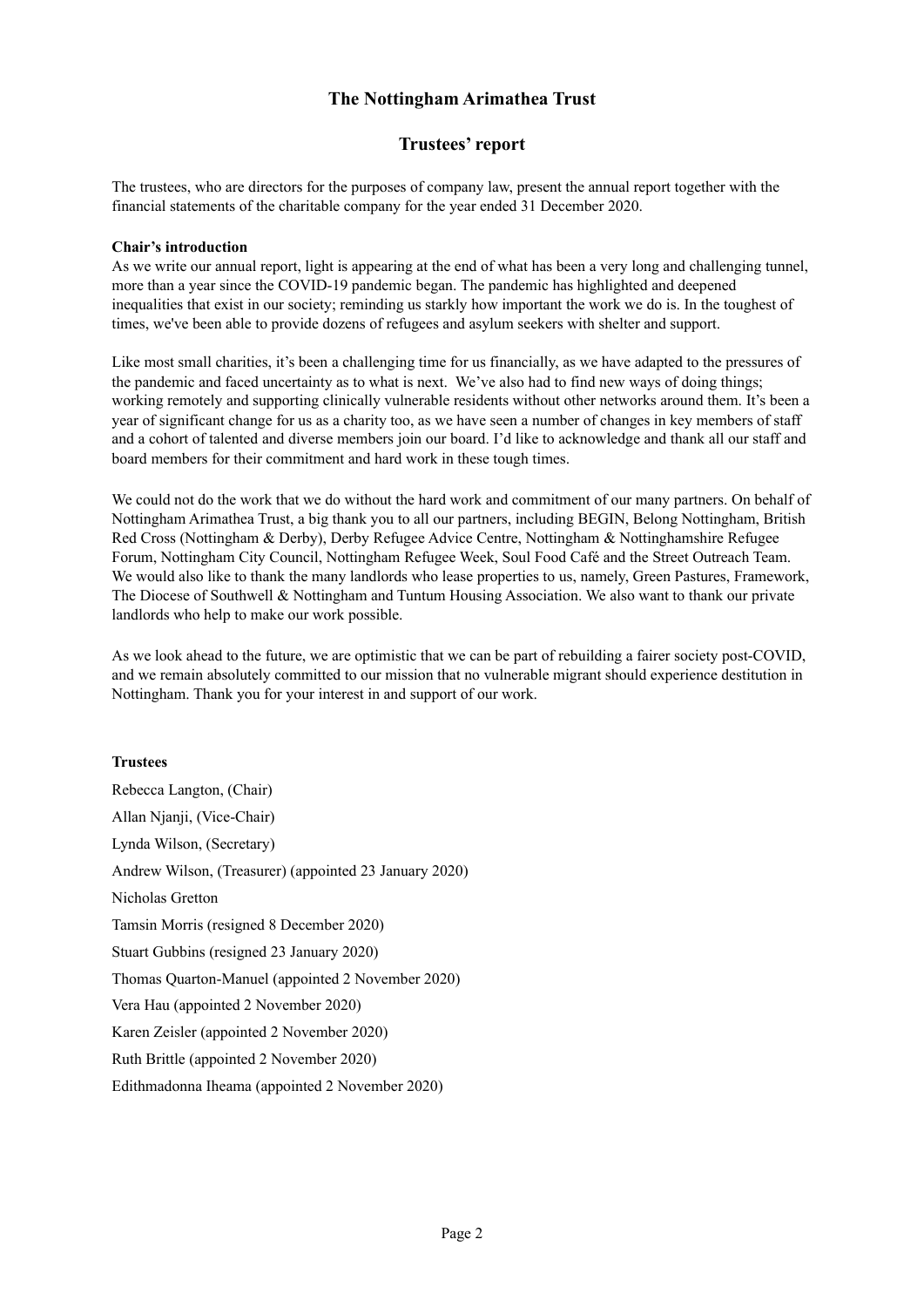## **Trustees' report**

#### **Structure, governance and management**

#### *Nature of governing document*

The Trust is both a company limited by guarantee and a registered charity. It is operated under the rules of its memorandum and articles of association dated 22 November 2006. It has no share capital and the liability of each member in the event of winding-up is limited to £10.

#### *Governance*

The Trust is governed by a Board of Trustees who are drawn from local organisations or have relevant skills or experience, including those with lived experience of refugee flight and destitution.

The Board meets every two months and receives reports on finances, funding and operational matters, with due consideration of arising issues.

Each board meeting considers any conflicts of interest between those items on the agenda and the people in attendance at the meeting. Trustees then decide whether anyone should be asked to leave the meeting whilst the agenda item is discussed and decided upon.

An Executive group also meets every two months to consider operational issues, and to report back to the full Board. The group consists of the CEO, the chair, the vice-chair, the secretary and the treasurer.

The board has appointed a safeguarding lead from among its number, and in 2021 is to establish a number of committees, among which the most significant will be that for Safeguarding.

#### *Recruitment, induction and training of trustees*

We short list all potential trustees and select new trustees based on their skill sets and experience to enhance the work of the Trust before we make an appointment. All potential new trustees are invited to meet with the Chair for informal discussion on the role and invited to observe a board meeting. Existing trustees then consider whether the proposed trustee should be formally invited to join the board after both the individual and the board have had opportunity to observe one another.

The Trust has developed a trustee induction pack which is given to all trustees upon appointment to the board, as well as a copy of "The essential trustee: what you need to know, what you need to do" (Charity Commission CC3).

Following appointment to the board, an induction is delivered by the staff team which covers how we work in terms of referrals and allocations, support work, additional resident integration support and cultural events.

#### **Objectives and activities**

#### *Objects and aims*

The Trust's main object is to provide supported housing to destitute asylum seekers and newly recognised refugees.

We relieve financial hardship among those seeking asylum, those granted asylum or refugee status and their dependants who are destitute and living temporarily or permanently, in Nottingham and the surrounding area and in particular, but not exclusively by the provision of temporary accommodation, advice, information, support and advocacy.

#### *Objectives, strategies and activities*

To provide temporary housing for homeless refused asylum seekers in Nottingham while they prepare to submit fresh claims for asylum or access Section 4 accommodation; and to combat homelessness among those, mostly single people, recently granted asylum or refugee status. Additionally to provide supported housing to survivors of modern slavery and/or human trafficking from emergency referrals.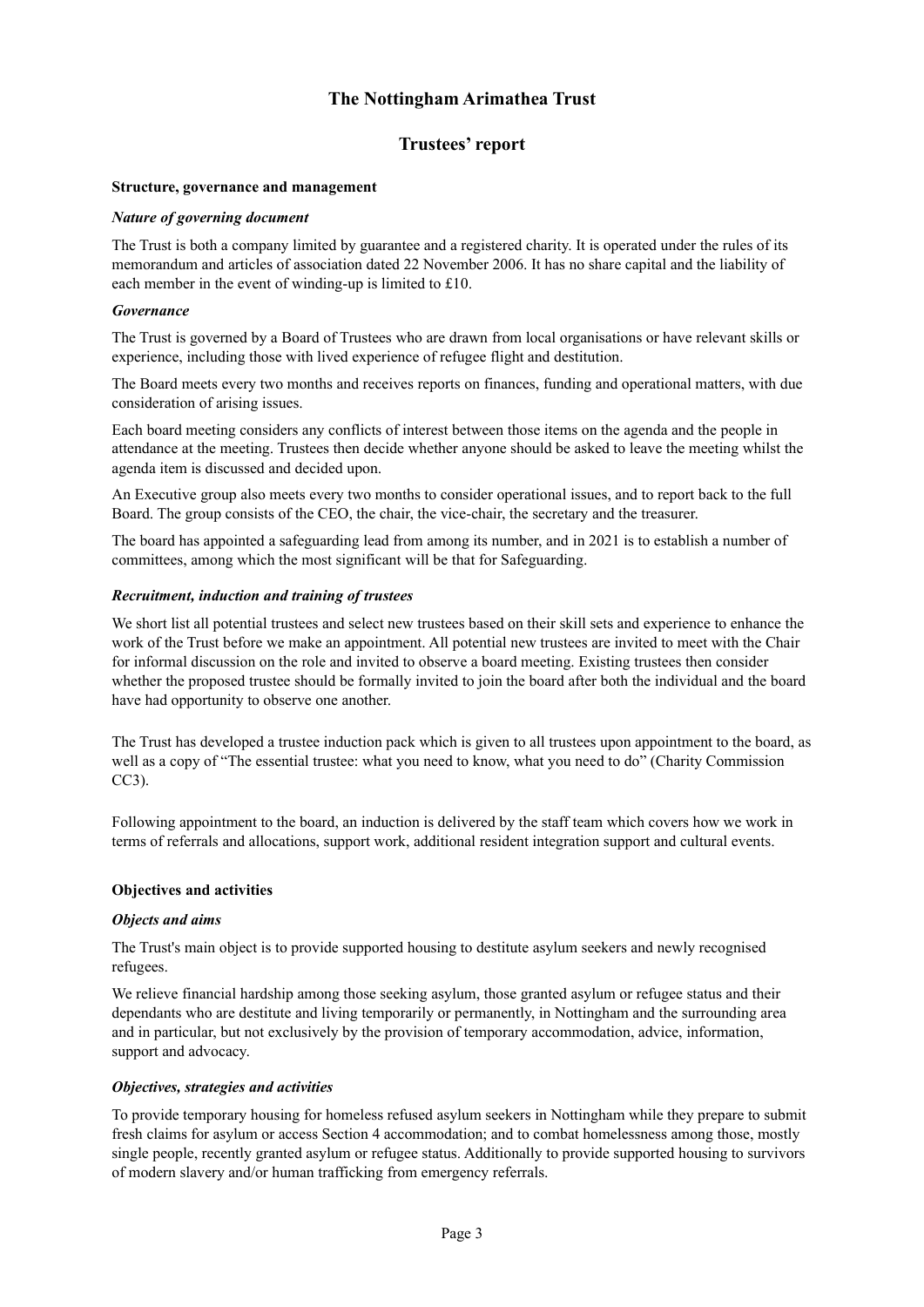## **Trustees' report**

#### *Engagement of volunteers*

We continue to work with a fantastic pool of volunteers supporting us with administration, mentoring & befriending, events, interpreting, English lessons, marketing, photography, raising awareness of destitution in the community, DIY at our properties and driving/accompanying residents to appointments such as reporting with immigration.

## *Public benefit*

In the opinion of the Trustees, the Public Benefits arising from the Trust's activities are the relief of poverty and homelessness, and the support of vulnerable people who are trying to move on and rebuild their lives in the UK, including bringing their families over through family re-union (and therefore supporting the right to family life as enshrined in Human Rights Law).

The trustees confirm that they have complied with the requirements of section 17 of the Charities Act 2011 to have due regard to the public benefit guidance published by the Charity Commission for England and Wales.

#### **Achievements and performance**

The COVID19 pandemic has highlighted and deepened inequalities that exist in our society; in the toughest of times, we've been able to provide dozens of refugees and asylum seekers with shelter and support.

We've also had to find new ways of doing things; working remotely and supporting clinically vulnerable residents without other networks around them. Crucially we were quickly able to source phones for all our residents so that we were able to reach them and vice versa. We also ensured that all our properties had the internet so that they had access to Wi-Fi. This remote model of working lasted from March to October 2020, with a brief interlude when we worked from the office, and then remotely again as the nation faced the November lockdown, this continued into the new year.

The support changed from 100% face-to-face to 95% remote. It was a major change that worked well on the whole. Unfortunately, whether it be language, technological skills etc., there were a number of residents who struggled.

Nottingham Arimathea Trust, never having been majorly involved in food, worked in partnership with Nottingham & Nottinghamshire Refugee Forum to deliver food to our residents on Friday afternoons. NAT also provided packs to each resident of anti-bac soap, towels, tissues etc. to improve/maintain hygiene, this was well received by residents. This work was organised by the Support Worker and was delivered by a manager and a team of volunteers each week. It meant NAT was still able to offer face-to-face support.

2020 was also a year of many changes to the staff team:

Caron Boulghassoul, CEO resigned in December 2020 Kinsi Clarke, Deputy CEO resigned in September 2020 Sharon Walia, Housing Manager went on Maternity leave in January 2020 Helena Mair, Office Manager joined the team in August 2020 Sana Ali & Abdullah Saaidi, Support Worker joined NAT in September 2020.

Following the resignation of Caron Boulghassoul in December 2020, we were fortunate to secure the services of Toni Price (now deceased and greatly missed) and Fiona Cameron as joint interim CEOs. In succession, Bea Giaquinto joined us on a similar contract. Trustees are delighted that Bea has now been appointed Director on a permanent basis.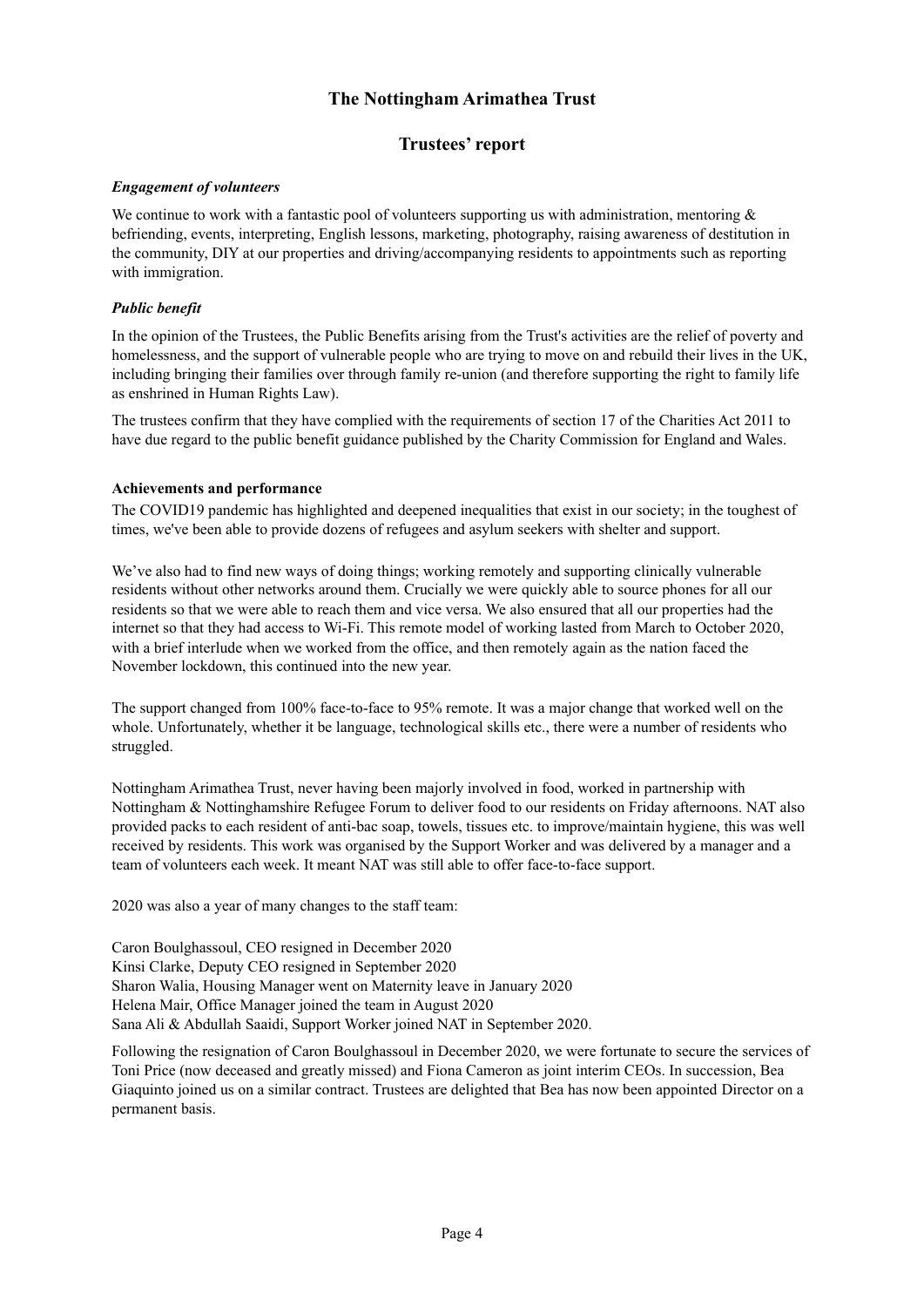## **Trustees' report**

## **What NAT did during 2020**

## **Total number of residents supported 92**

- Refugees 57
- Asylum Seekers 35

#### **Gender**

- Male 60
- Female 32

## **Age ranges**

- under 18 18
- $18 24$  17
- $25 30$  33
- $31 40$  13
- $41 50$  8
- $51 60$  3

#### **Reasons for moving out of NAT Accommodation**

- Move on to Section 4 8 people
- Took on own tenancy 8 people
- Move out of Nottingham 2 people
- Moved into Social housing 6 people
- Had a child 1 person

#### **Country of origin**

- Afghanistan
- Bangladesh
- Congo
- DR Congo
- Eritrea
- **Ethiopia**
- Iran
- Iraq

#### **Support needs**

- Accommodation and Housing
- Move on into more secure tenancy
- Food banks
- Furniture and clothing banks
- Mental Health
- Physical Health
- Libya
- Malawi
- Morocco
- Nigeria
- Somalia
- Sudan
- Syria
- Setting up and accompanying to Mobility Appointments
- Accessing a GP
- Accessing a Dentist
- Accompanying to appointments
- Accessing a Solicitor
- Budgeting and on-line banking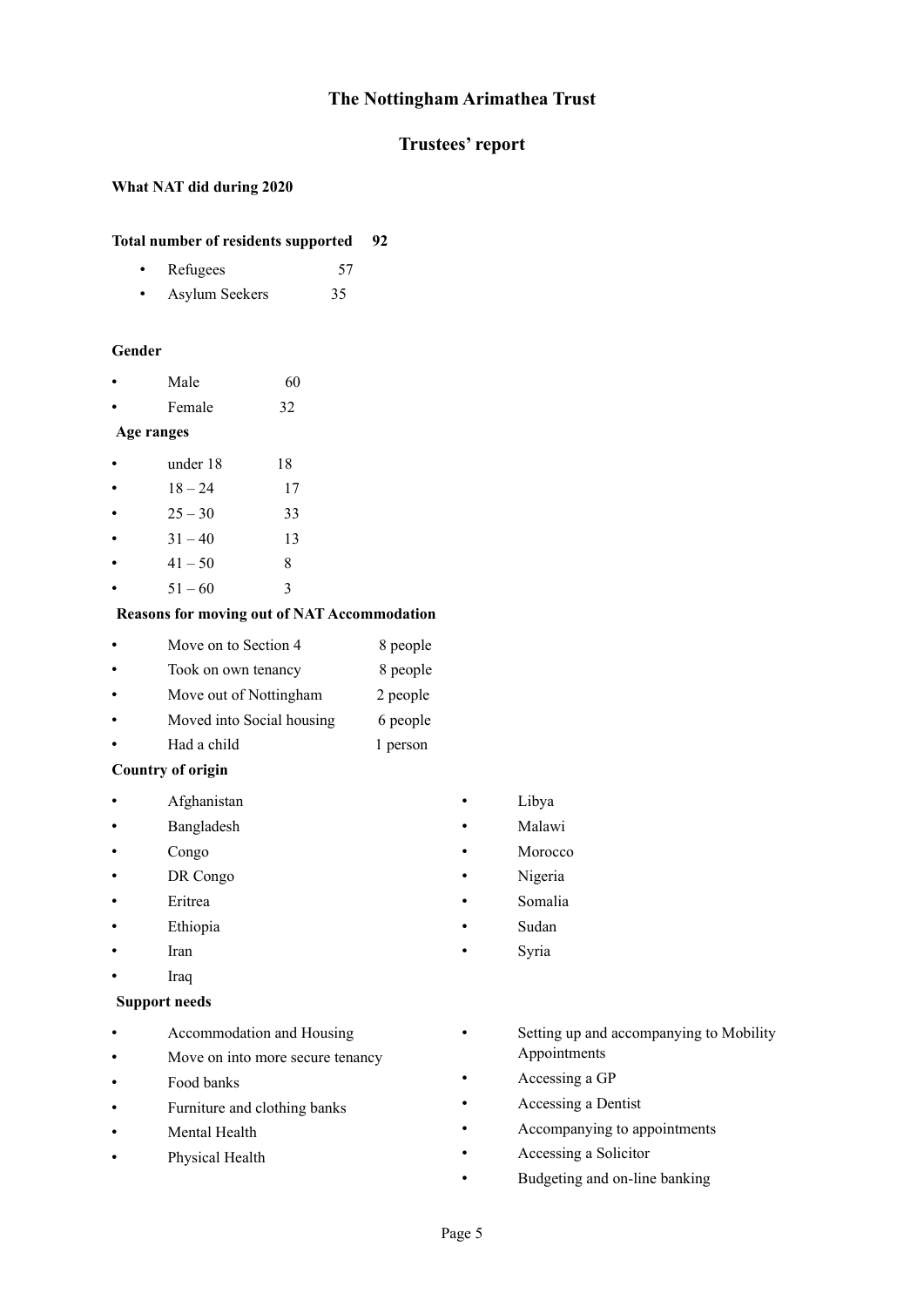## **Trustees' report**

- Applying for Benefits and Universal Credit
- Family reunion
- Setting up utilities
- ESOL
- Finding Volunteering opportunities
- Job seeking

## **Financial review**

Like most charities, NAT found 2020 quite difficult financially. There was a number of factors, of which Covid 19 was only one. The major effects of the pandemic were good and bad: good, in that many funders who had not been interested in supporting us in previous years, like Barrow Cadbury Trust, offered generous help to enable us to cope during such strange times. On the other hand, as a direct result of the pandemic, occupancy rates for our properties fell because the Home Office wasn't moving people out of their accommodation as they would usually have done following a grant of Leave to Remain, for instance. The void rate in our properties increased, therefore, and remained relatively high for most of the year. Combined with this was what is now seen as an overoptimistic budget for rental income, which trustees took a while to recognise.

We're extremely grateful to our funders who provided funding, often unrestricted, to enable us to change working practices and the way we provided support during the worst of the lockdown period. An unexpectedbenefit of lockdown void rates was that we could carry out a thorough survey of our properties, and institute a comprehensive repair and renewal programme where it was needed. This was supported by generous funding from Homeless Link.

We are pleased to be able to say that, thanks to the work of Fiona Cameron, our fundraising consultant, and the fundraising committee, and a minor rationalisation of our property portfolio, 2021 now looks much healthier from a financial point of view.

## *Policy on reserves*

Trustees aim to keep three months unrestricted funds in reserve, but that has not been achieved over the last several years, and was even more difficult during the pandemic. Trustees agreed to review this policy in 2021, because it hasn't taken account of what happens to residents and tenants if NAT has to wind up, something which trustees believe it is their duty to consider.

## *Principal risks and uncertainties*

#### **Covid-19 impact on residents and referral**

The pandemic has required more remote working and less use of our offices. Whilst we have adjusted our work practices to this, It has also made it harder to support some individuals. It also halted Home Office evictions arising from asylum claims that are either accepted or refused - we have relied on referrals for both groups and this threatens some of our rental income.

## **Government Policy Changes**

As our work has links to the Asylum & Immigration Systems, policy changes can affect how we work. The most recent challenge continues to be from the Immigration Act 2016. This tightened control of illegal working, but also removed rights for families who have been refused asylum, which could push them into destitution. We have not previously housed families seeking asylum as the Local Authorities were required to provide this, however this Act opened the potential of family homelessness, such that we would need to explore supporting such families.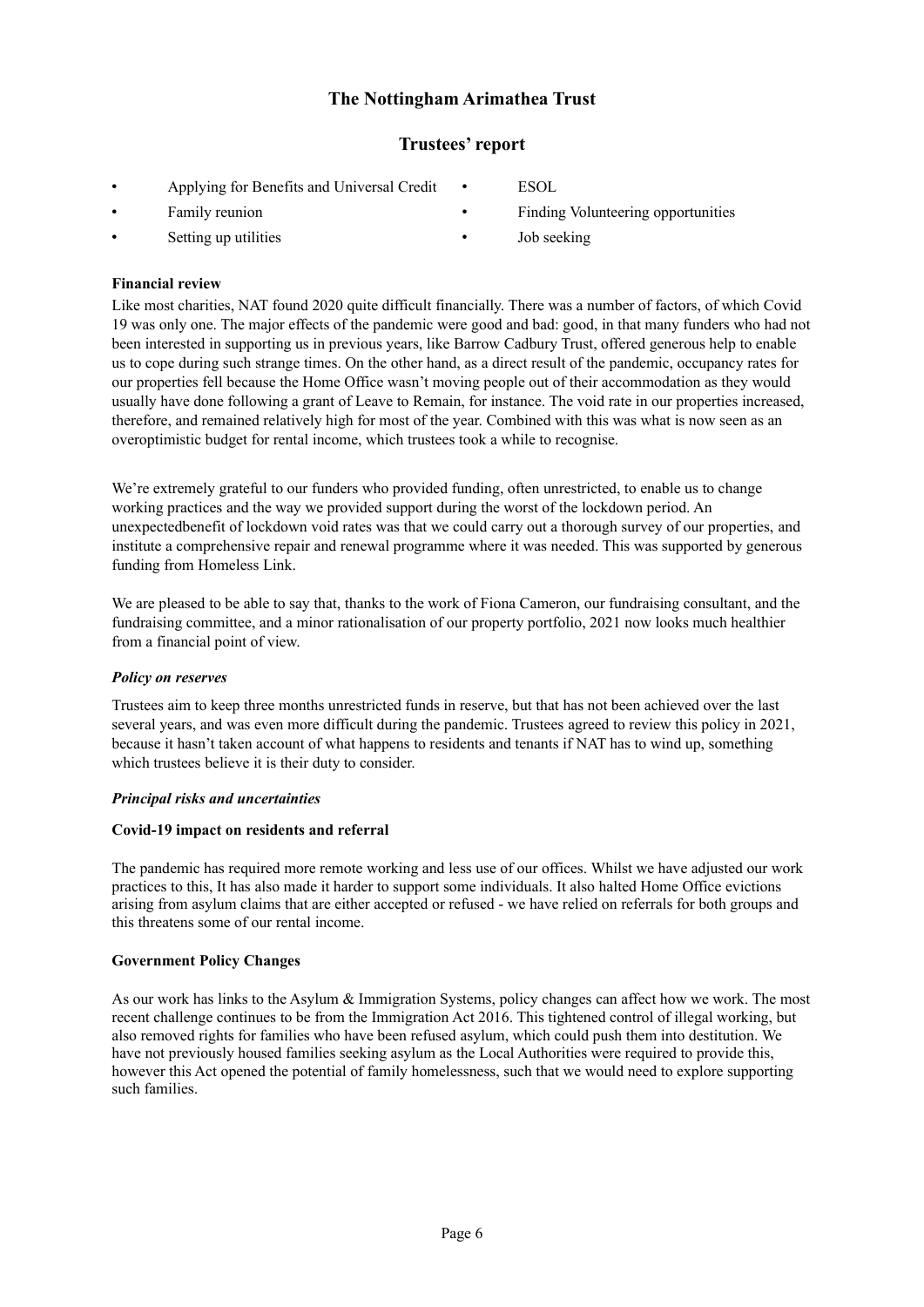## **Trustees' report**

#### **Rental Costs for Housing**

We may face increasing rents from some long-term landlords. This is in part due to higher maintenance costs to ensure the properties comply with Houses of Multiple Occupation (HMO) license conditions.

#### **Fundraising**

The impact of public sector spending cuts on statutory and voluntary sector services in Nottingham, is affecting us indirectly, as more charities are now chasing trusts & national lottery funders to replace funding from local authority contracts etc. Our main refugee agency partners have experienced further funding insecurity, which is affecting the support they are able to offer to our residents and there is greater competition for grants and other funding to support our work.

#### **Statement of Trustees' Responsibilities**

The trustees (who are also the directors of The Nottingham Arimathea Trust for the purposes of company law) are responsible for preparing the trustees' report and the financial statements in accordance with the United Kingdom Accounting Standards (United Kingdom Generally Accepted Accounting Practice) and applicable law and regulations.

Company law requires the trustees to prepare financial statements for each financial year. Under company law the trustees must not approve the financial statements unless they are satisfied that they give a true and fair view of the state of affairs of the charitable company and of its incoming resources and application of resources, including its income and expenditure, for that period. In preparing these financial statements, the trustees are required to:

- select suitable accounting policies and apply them consistently;
- observe the methods and principles in the Charities SORP;
- make judgements and estimates that are reasonable and prudent;
- state whether applicable UK Accounting Standards have been followed, subject to any material departures disclosed and explained in the financial statements; and
- prepare the financial statements on the going concern basis unless it is inappropriate to presume that the charitable company will continue in business.

The trustees are responsible for keeping adequate accounting records that are sufficient to show and explain the charitable company's transactions and disclose with reasonable accuracy at any time the financial position of the charitable company and enable them to ensure that the financial statements comply with the Companies Act 2006. They are also responsible for safeguarding the assets of the charitable company and hence for taking reasonable steps for the prevention and detection of fraud and other irregularities.

The annual report was approved by the trustees of the charity on 10 August 2021 and signed on its behalf by:

......................................... Rebecca Langton Trustee

#### **Small companies provision statement**

This report has been prepared in accordance with the small companies regime under the Companies Act 2006.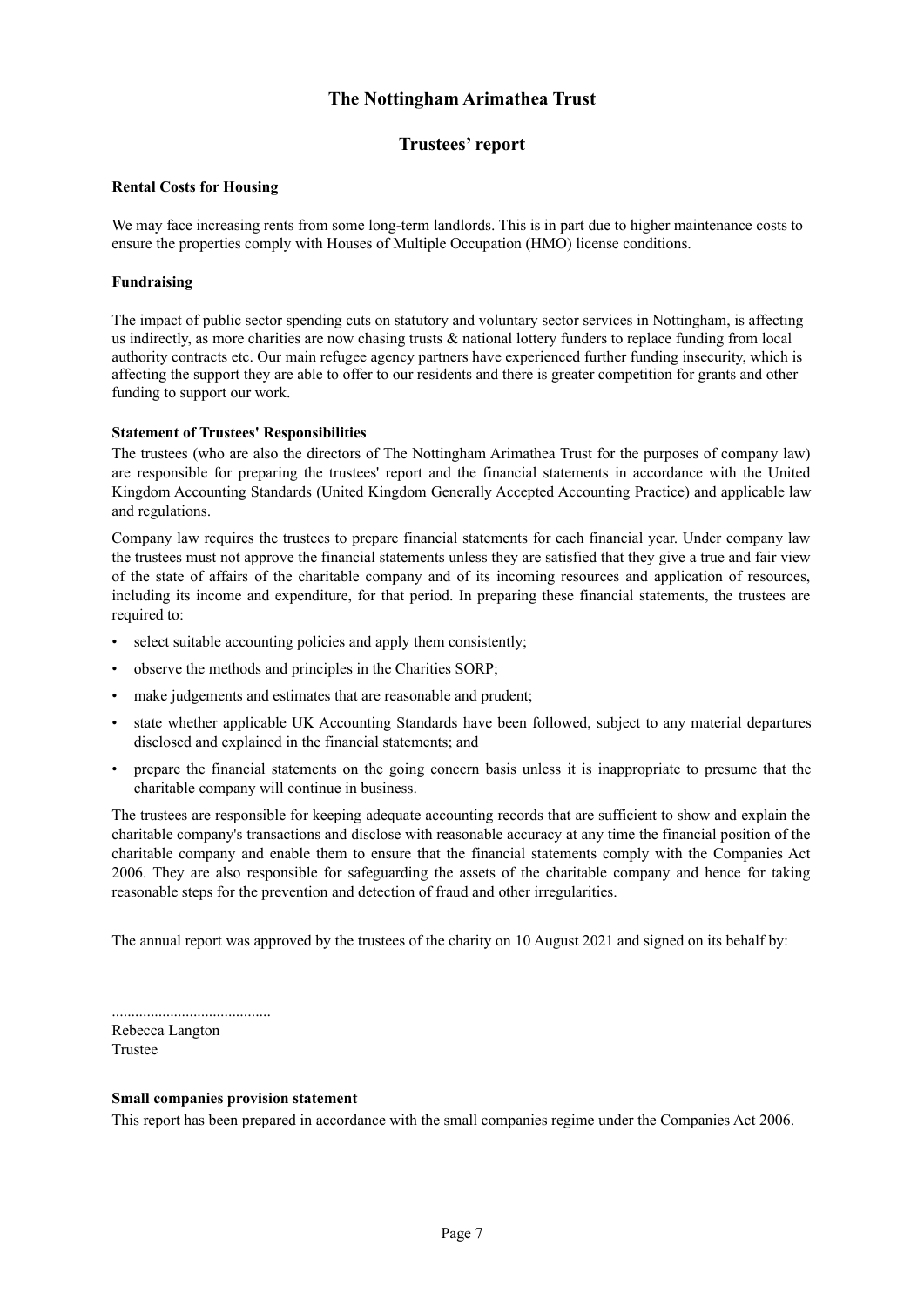## **Independent Examiner's Report to the trustees of The Nottingham Arimathea Trust**

## **Independent examiner's report to the trustees of The Nottingham Arimathea Trust ('the Company')**

I report to the charity trustees on my examination of the accounts of the company for the year ended 31 December 2020.

#### **Responsibilities and basis of report**

As the charity's trustees of the company (and also its directors for the purposes of company law) you are responsible for the preparation of the accounts in accordance with the requirements of the Companies Act 2006 ('the 2006 Act').

Having satisfied myself that the accounts of the Company are not required to be audited under Part 16 of the 2006 Act and are eligible for independent examination, I report in respect of my examination of your charity's accounts as carried out under section 145 of the Charities Act 2011 ('the 2011 Act'). In carrying out my examination I have followed the directions given by the Charity Commission under section 145(5) (b) of the 2011 Act.

#### **Independent examiner's statement**

Since the Company's gross income exceeded £250,000 your examiner must be a member of a body listed in section 145 of the 2011 Act. I confirm that I am qualified to undertake the examination because I am a member and Fellow of the Association of Charity Independent Examiners, which is one of the listed bodies.

I have completed my examination. I confirm that no matters have come to my attention in connection with the examination giving me cause to believe that in any material respect:

- 1. accounting records were not kept in respect of the Company as required by section 386 of the 2006 Act; or
- 2. the accounts do not accord with those records; or
- 3. the accounts do not comply with the accounting requirements of section 396 of the 2006 Act other than any requirement that the accounts give a 'true and fair' view which is not a matter considered as part of an independent examination; or
- 4. the accounts have not been prepared in accordance with the methods and principles of the Statement of Recommended Practice for accounting and reporting by charities [applicable to charities preparing their accounts in accordance with the Financial Reporting Standard applicable in the UK and Republic of Ireland (FRS 102)].

I have no concerns and have come across no other matters in connection with the examination to which attention should be drawn in this report in order to enable a proper understanding of the accounts to be reached.

Units 1 & 2 North West 41 Talbot Street Nottingham NG1 5GL

......................................

Date:.............................

John O'Brien MSc, FCCA, FCIE, employee of Community Accounting Plus Fellow of the Association of Charity Independent Examiners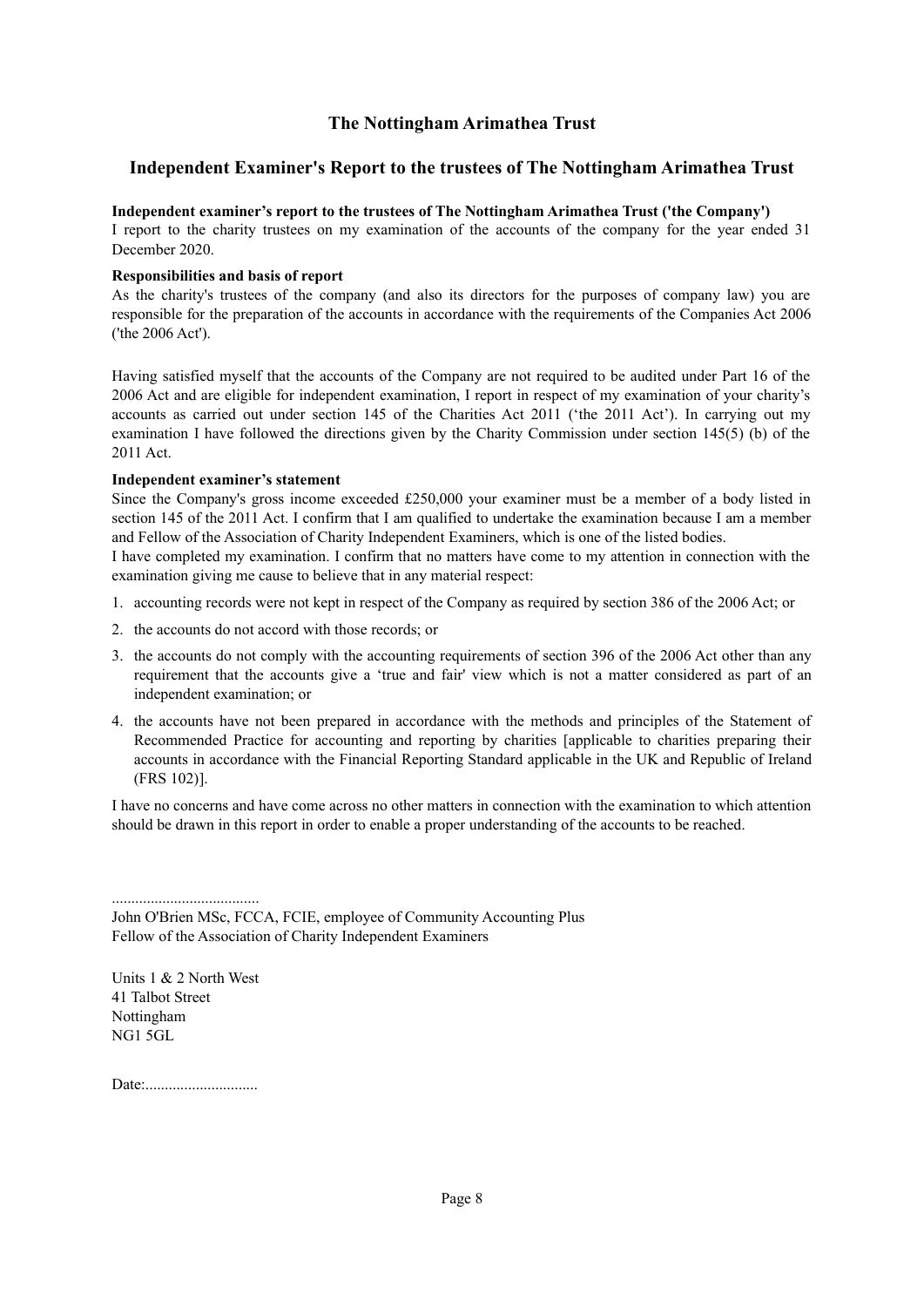## **Statement of Financial Activities for the Year Ended 31 December 2020 (Including Income and Expenditure Account and Statement of Total Recognised Gains and Losses)**

|                                    |             | <b>Unrestricted</b><br>funds | <b>Restricted</b><br>funds | <b>Total</b><br>2020 | <b>Total</b><br>2019 |
|------------------------------------|-------------|------------------------------|----------------------------|----------------------|----------------------|
|                                    | <b>Note</b> | £                            | £                          | £                    | £                    |
| <b>Income and Endowments from:</b> |             |                              |                            |                      |                      |
| Donations and legacies             | 2           | 53,600                       |                            | 53,600               | 27,414               |
| Charitable activities              | 3           | 169,956                      | 110,104                    | 280,060              | 291,209              |
| Investment income                  | 5           | 26                           |                            | 26                   | 94                   |
| Other income                       | 6           | 147                          |                            | 147                  | 1,007                |
| Total Income                       |             | 223,729                      | 110,104                    | 333,833              | 319,724              |
| <b>Expenditure on:</b>             |             |                              |                            |                      |                      |
| Charitable activities              | 7           | (246, 324)                   | (83,039)                   | (329, 363)           | (322, 583)           |
| Total Expenditure                  |             | (246, 324)                   | (83,039)                   | (329, 363)           | (322, 583)           |
| Net (expenditure)/income           |             | (22, 595)                    | 27,065                     | 4,470                | (2,859)              |
| Net movement in funds              |             | (22, 595)                    | 27,065                     | 4,470                | (2,859)              |
| <b>Reconciliation of funds</b>     |             |                              |                            |                      |                      |
| Total funds brought forward        |             | 33,042                       | 34,535                     | 67,577               | 70,436               |
| Total funds carried forward        | 13          | 10,447                       | 61,600                     | 72,047               | 67,577               |

All of the charity's activities derive from continuing operations during the above two periods.

The funds breakdown for the period is shown in note 13.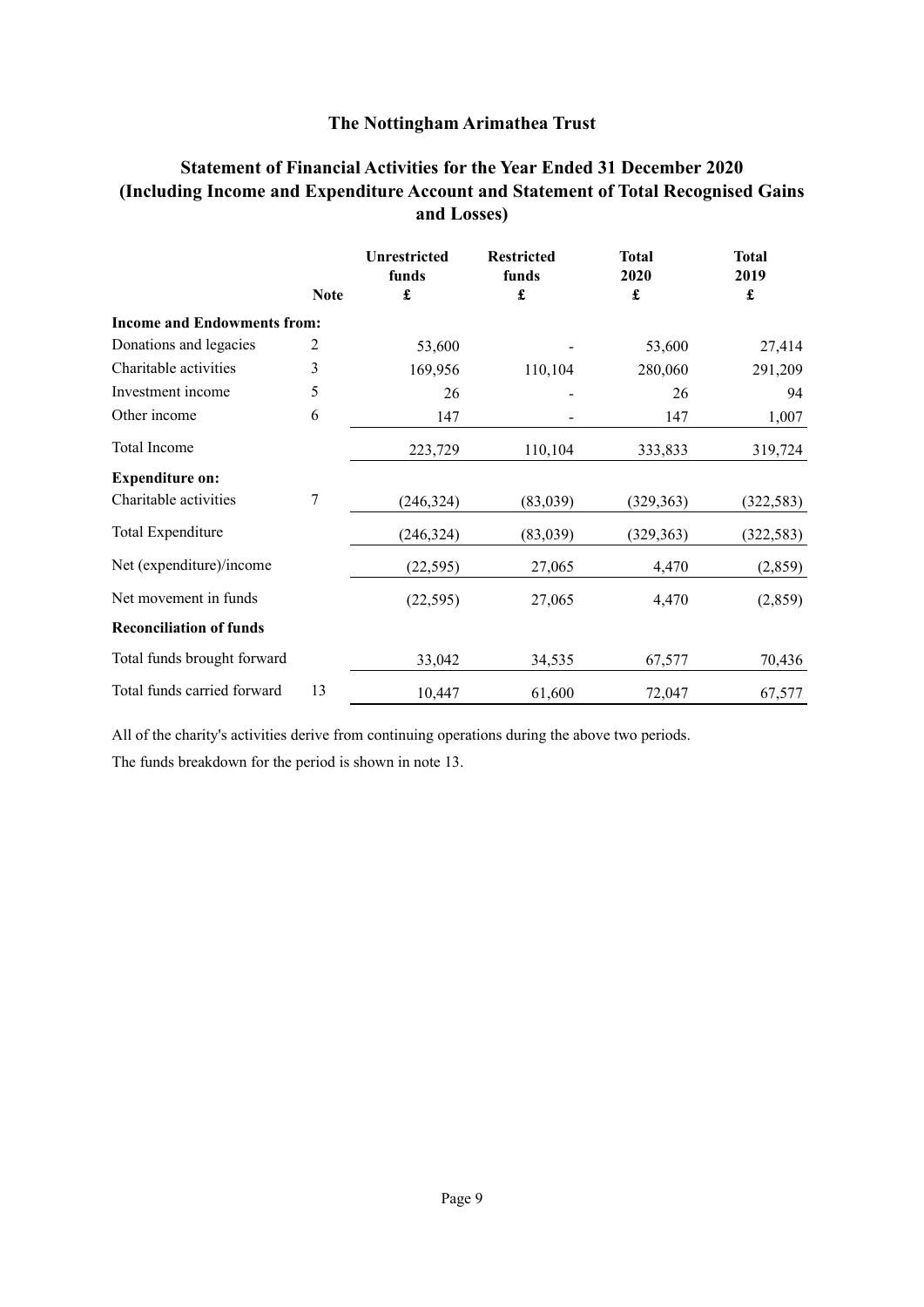## **Statement of Financial Activities for the Year Ended 31 December 2020 (Including Income and Expenditure Account and Statement of Total Recognised Gains and Losses)**

|                                    |                | <b>Unrestricted</b><br>funds | <b>Restricted</b><br>funds | <b>Total</b><br>2019 |
|------------------------------------|----------------|------------------------------|----------------------------|----------------------|
|                                    | <b>Note</b>    | £                            | £                          | $\pmb{\mathfrak{L}}$ |
| <b>Income and Endowments from:</b> |                |                              |                            |                      |
| Donations and legacies             | $\overline{2}$ | 27,414                       |                            | 27,414               |
| Charitable activities              | 3              | 221,249                      | 69,960                     | 291,209              |
| Investment income                  | 5              | 94                           |                            | 94                   |
| Other income                       | 6              | 1,007                        |                            | 1,007                |
| Total income                       |                | 249,764                      | 69,960                     | 319,724              |
| <b>Expenditure on:</b>             |                |                              |                            |                      |
| Charitable activities              | $\overline{7}$ | (245, 865)                   | (76, 718)                  | (322, 583)           |
| Total expenditure                  |                | (245, 865)                   | (76, 718)                  | (322, 583)           |
| Net income/(expenditure)           |                | 3,899                        | (6,758)                    | (2,859)              |
| Net movement in funds              |                | 3,899                        | (6,758)                    | (2,859)              |
| <b>Reconciliation of funds</b>     |                |                              |                            |                      |
| Total funds brought forward        |                | 29,143                       | 41,293                     | 70,436               |
| Total funds carried forward        | 13             | 33,042                       | 34,535                     | 67,577               |

# **These are the figures for the previous accounting period and are included for comparative purposes**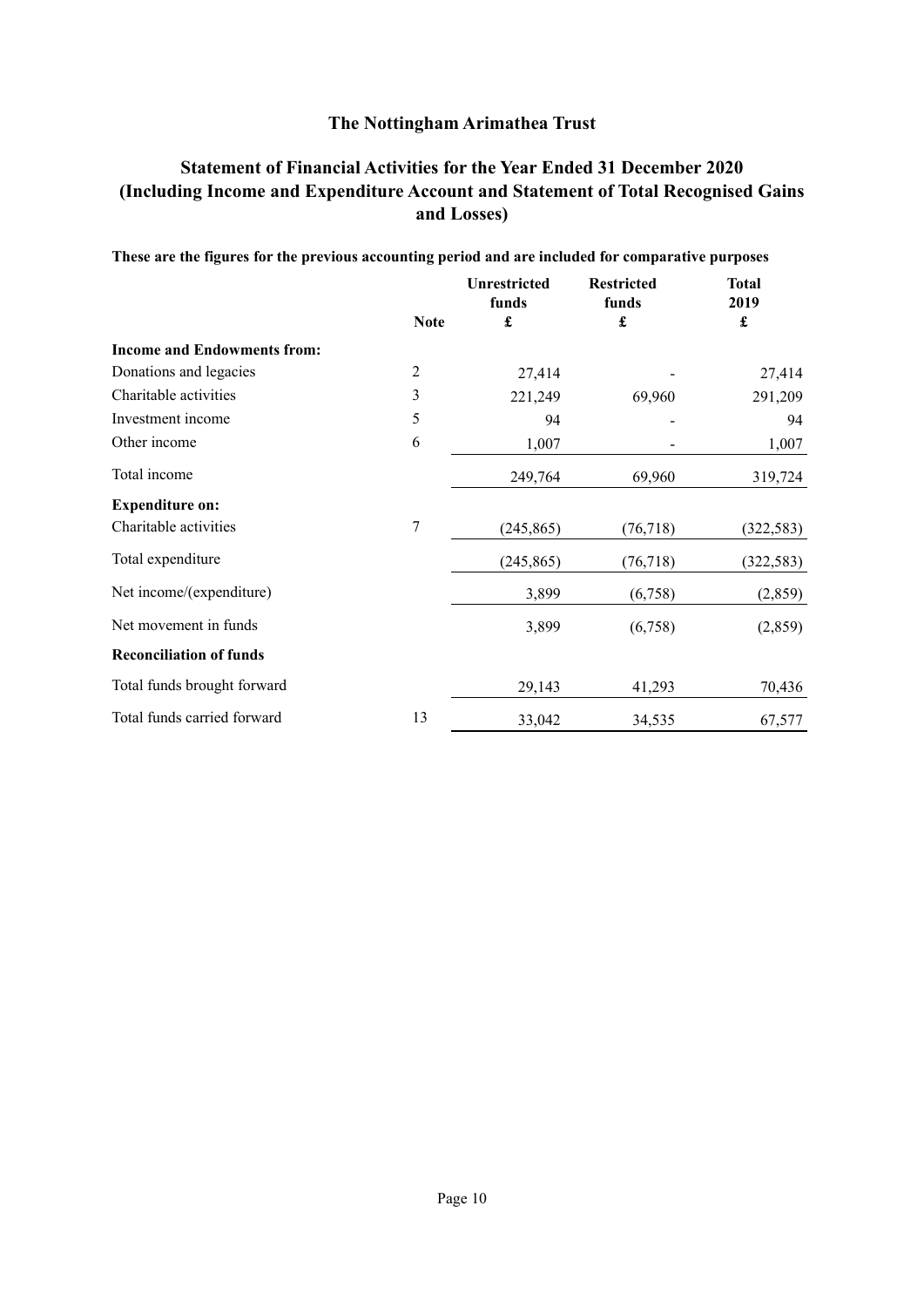## **(Registration number: 06006531) Balance Sheet as at 31 December 2020**

|                                                       |             | 2020                 | 2019    |
|-------------------------------------------------------|-------------|----------------------|---------|
|                                                       | <b>Note</b> | $\pmb{\mathfrak{L}}$ | £       |
| <b>Current assets</b>                                 |             |                      |         |
| Debtors                                               | 10          | 20,486               | 27,444  |
| Cash at bank and in hand                              | 11          | 55,117               | 44,967  |
|                                                       |             | 75,603               | 72,411  |
| <b>Creditors: Amounts falling due within one year</b> | 12          | (3,556)              | (4,834) |
| Net assets                                            |             | 72,047               | 67,577  |
| Funds of the charity:                                 |             |                      |         |
| <b>Restricted income funds</b>                        |             |                      |         |
| Restricted funds                                      | 13          | 61,600               | 34,535  |
| <b>Unrestricted income funds</b>                      |             |                      |         |
| Unrestricted funds                                    |             | 10,447               | 33,042  |
| <b>Total funds</b>                                    | 13          | 72,047               | 67,577  |

For the financial year ending 31 December 2020 the charity was entitled to exemption from audit under section 477 of the Companies Act 2006 relating to small companies.

Directors' responsibilities:

- The members have not required the charity to obtain an audit of its accounts for the year in question in accordance with section 476; and
- The directors acknowledge their responsibilities for complying with the requirements of the Act with respect to accounting records and the preparation of accounts.

These accounts have been prepared in accordance with the provisions applicable to companies subject to the small companies regime.

The financial statements on pages 8 to 19 were approved by the trustees, and authorised for issue on 22 July 2021 and signed on their behalf by:

| Andrew Wilson |
|---------------|
| Trustee       |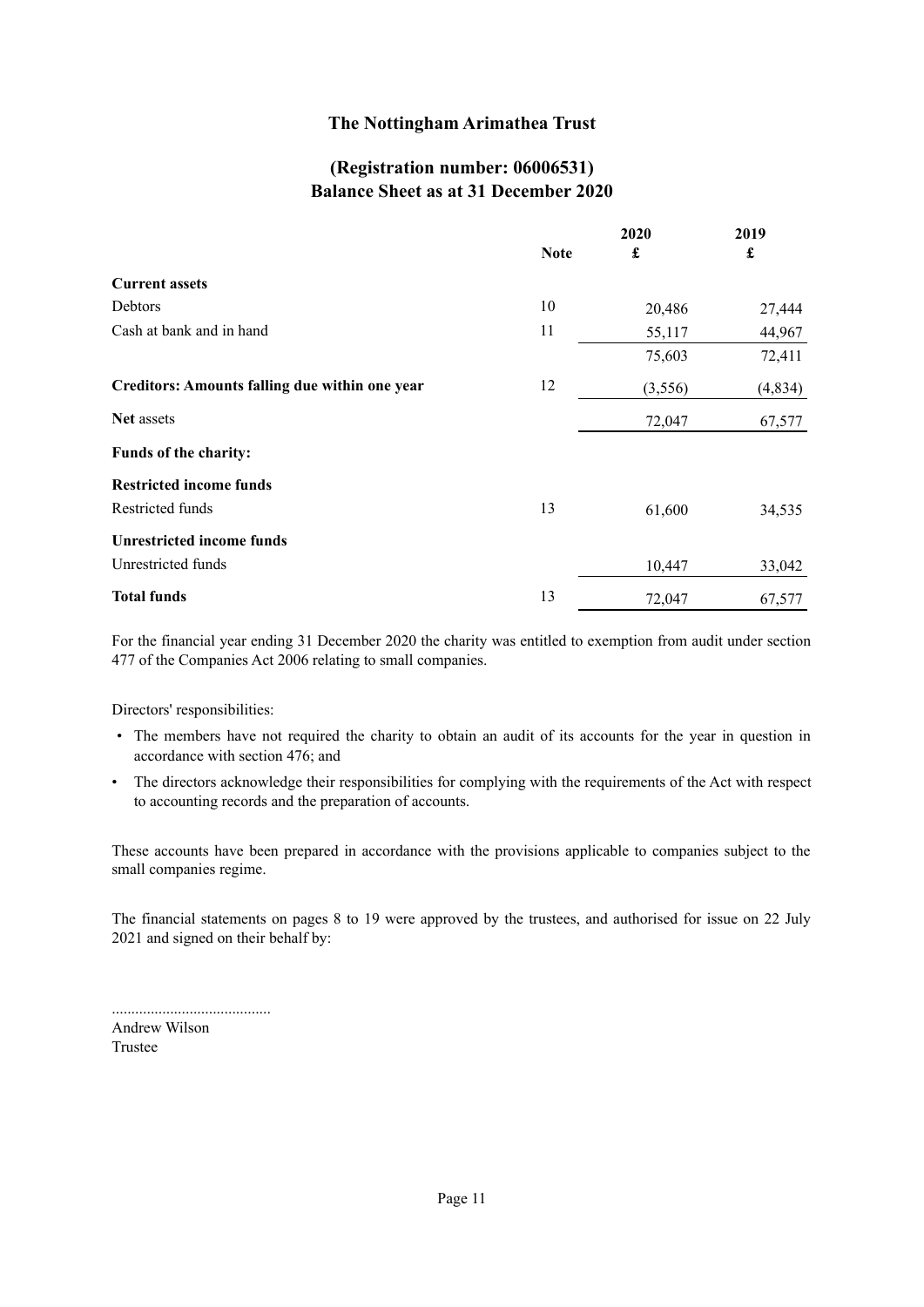## **Notes to the Financial Statements for the Year Ended 31 December 2020**

## **1 Accounting policies**

#### **Summary of significant accounting policies and key accounting estimates**

The principal accounting policies applied in the preparation of these financial statements are set out below. These policies have been consistently applied to all the years presented, unless otherwise stated.

#### **Statement of compliance**

The financial statements have been prepared in accordance with Accounting and Reporting by Charities: Statement of Recommended Practice applicable to charities preparing their accounts in accordance with the Financial Reporting Standard applicable in the UK and Republic of Ireland (FRS 102) (effective 1 January 2015) - (Charities SORP (FRS 102)), the Financial Reporting Standard applicable in the UK and Republic of Ireland (FRS 102). They also comply with the Companies Act 2006 and Charities Act 2011.

#### **Basis of preparation**

The Nottingham Arimathea Trust meets the definition of a public benefit entity under FRS 102. Assets and liabilities are initially recognised at historical cost or transaction value unless otherwise stated in the relevant accounting policy notes.

#### **Going concern**

The financial statements have been prepared on a going concern basis.

The trustees assess whether the use of going concern is appropriate i.e. whether there are any material uncertainties related to events or conditions that may cast significant doubt on the ability of the charity to continue as a going concern. The trustees make this assessment in respect of a period of one year from the date of approval of the financial statements.

#### **Exemption from preparing a cash flow statement**

The charity opted to adopt Bulletin 1 published on 2 February 2016 and have therefore not included a cash flow statement in these financial statements.

#### **Expenditure**

All expenditure is recognised once there is a legal or constructive obligation to that expenditure, it is probable settlement is required and the amount can be measured reliably. All costs are allocated to the applicable expenditure heading that aggregate similar costs to that category. Where costs cannot be directly attributed to particular headings they have been allocated on a basis consistent with the use of resources, with central staff costs allocated on the basis of time spent, and depreciation charges allocated on the portion of the asset's use. Other support costs are allocated based on the spread of staff costs.

#### **Charitable activities**

Charitable expenditure comprises those costs incurred by the charity in the delivery of its activities and services for its beneficiaries. It includes both costs that can be allocated directly to such activities and those costs of an indirect nature necessary to support them.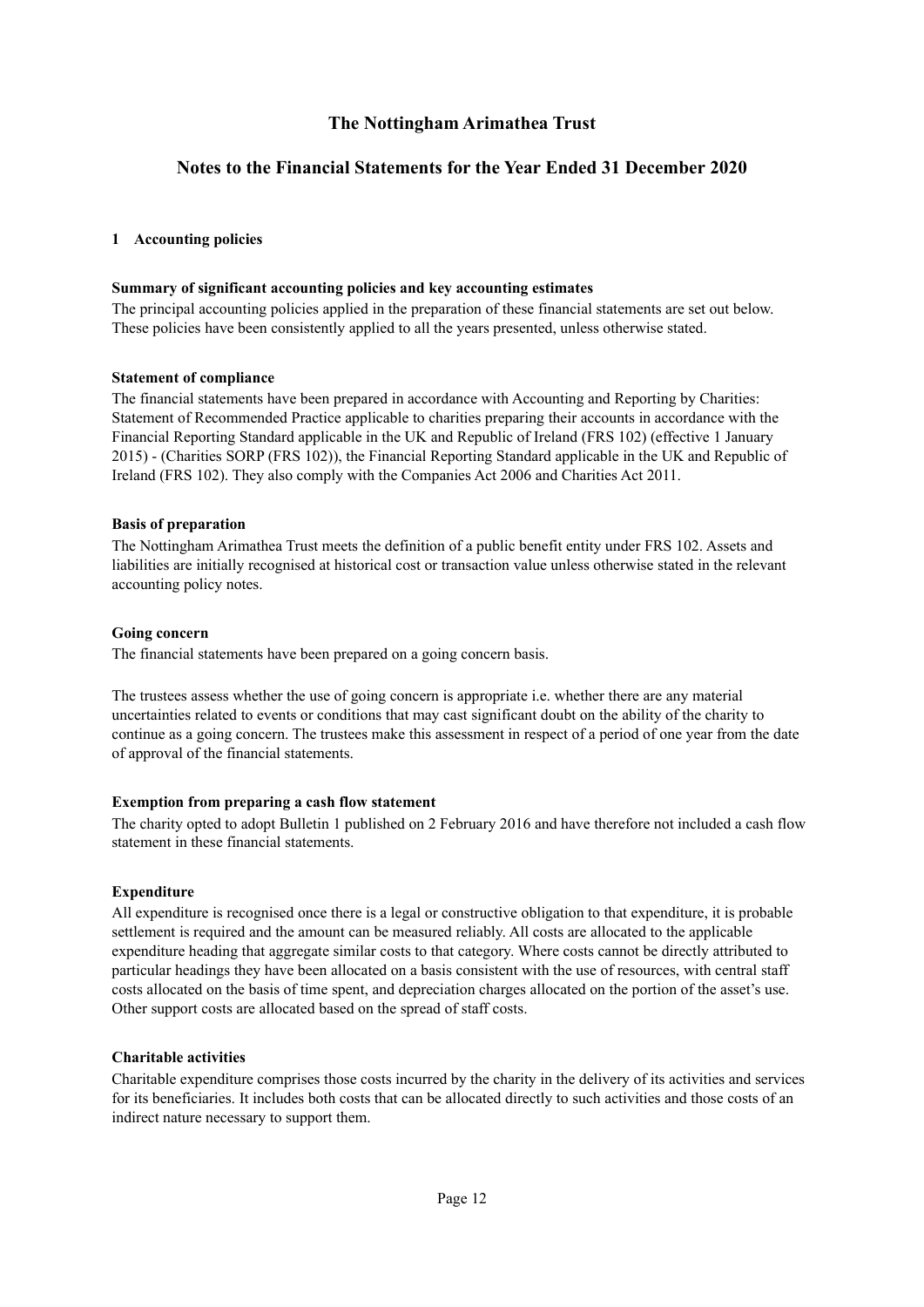## **Notes to the Financial Statements for the Year Ended 31 December 2020**

#### **Taxation**

The charity is considered to pass the tests set out in Paragraph 1 Schedule 6 of the Finance Act 2010 and therefore it meets the definition of a charitable company for UK corporation tax purposes. Accordingly, the charity is potentially exempt from taxation in respect of income or capital gains received within categories covered by Chapter 3 Part 11 of the Corporation Tax Act 2010 or Section 256 of the Taxation of Chargeable Gains Act 1992, to the extent that such income or gains are applied exclusively to charitable purposes.

#### **Trade debtors**

Trade debtors are amounts due from other parties for services performed in the ordinary course of business.

Trade debtors are recognised initially at the transaction price. They are subsequently measured at amortised cost using the effective interest method, less provision for impairment. A provision for the impairment of trade debtors is established when there is objective evidence that the charity will not be able to collect all amounts due according to the original terms of the receivables.

## **Cash and cash equivalents**

Cash and cash equivalents comprise cash on hand and call deposits, and other short-term highly liquid investments that are readily convertible to a known amount of cash and are subject to an insignificant risk of change in value.

#### **Trade creditors**

Trade creditors are obligations to pay for goods or services that have been acquired in the ordinary course of business from suppliers. Accounts payable are classified as current liabilities if the charity does not have an unconditional right, at the end of the reporting period, to defer settlement of the creditor for at least twelve months after the reporting date. If there is an unconditional right to defer settlement for at least twelve months after the reporting date, they are presented as non-current liabilities.

Trade creditors are recognised initially at the transaction price and subsequently measured at amortised cost using the effective interest method.

#### **Fund structure**

Unrestricted income funds are general funds that are available for use at the trustees' discretion in furtherance of the objectives of the charity.

Restricted income funds are those grants for use in a particular area or for specific purposes, the use of which is restricted to that area or purpose.

#### **Pensions and other post retirement obligations**

The charity operates a defined contribution pension scheme for employees. The assets of the scheme are held separately from those of the charity. Pension costs charges in the Statement of Financial Activities represent the contributions payable by the charity during the year.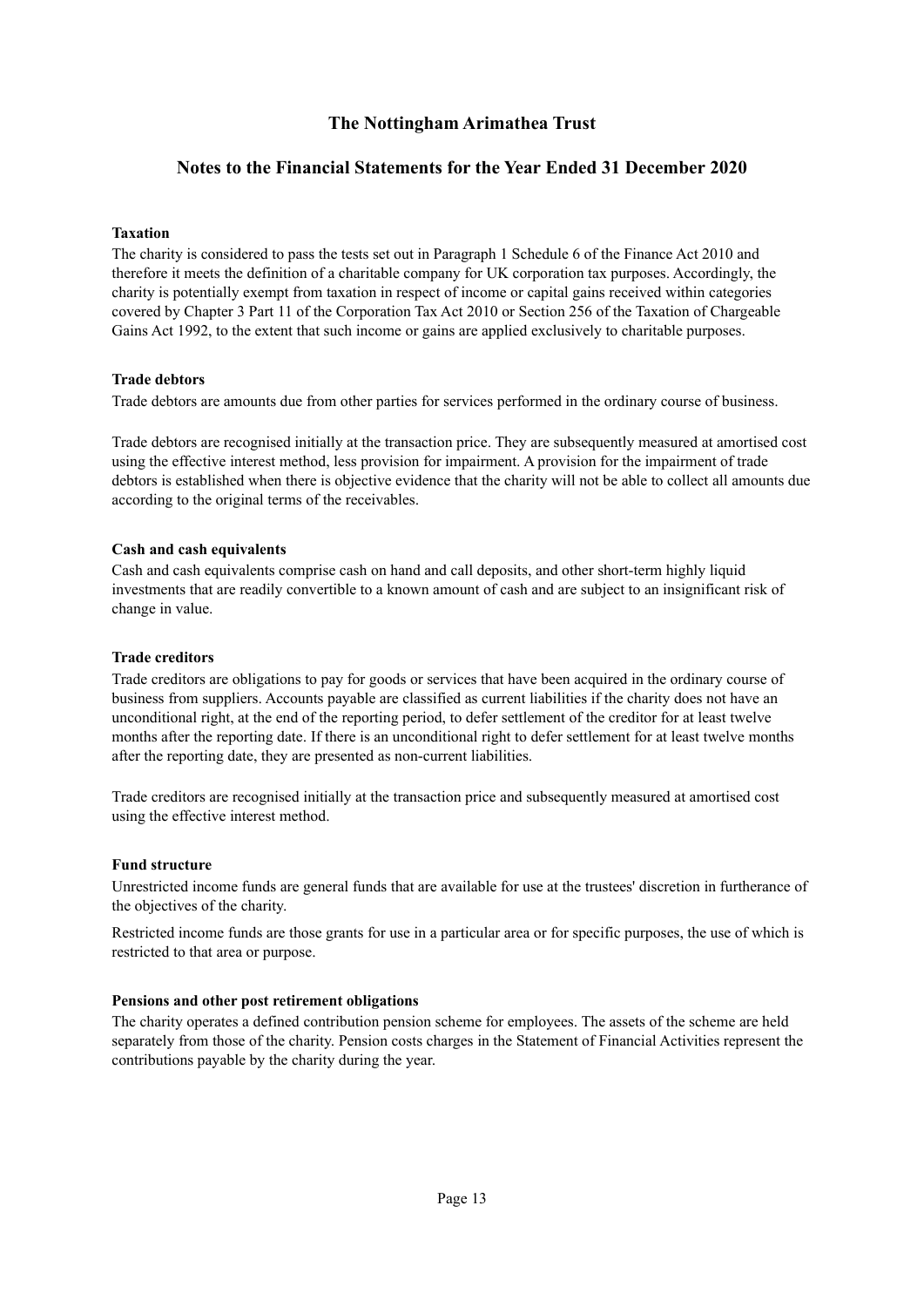## **Notes to the Financial Statements for the Year Ended 31 December 2020**

## **2 Income from donations and legacies**

|                                   | <b>Unrestricted</b><br>funds<br>£ | <b>Total</b><br><b>2020</b><br>£ | <b>Total</b><br>2019<br>£ |
|-----------------------------------|-----------------------------------|----------------------------------|---------------------------|
| Donations and legacies;           |                                   |                                  |                           |
| Donations from individuals        | 6,317                             | 6,317                            | 6,969                     |
| Grants, including capital grants; |                                   |                                  |                           |
| Grants from other charities       | 47,283                            | 47,283                           | 20,445                    |
|                                   | 53,600                            | 53,600                           | 27,414                    |

## **3 Income from charitable activities**

|                         | <b>Unrestricted</b><br>funds<br>£ | <b>Restricted</b><br>funds<br>£ | <b>Total</b><br>2020<br>£ | <b>Total</b><br>2019<br>£ |
|-------------------------|-----------------------------------|---------------------------------|---------------------------|---------------------------|
| Grants & donations      |                                   | 110,104                         | 110,104                   | 69,960                    |
| Rental income           | 169,060                           | -                               | 169,060                   | 216,963                   |
| Internship & placements | 896                               |                                 | 896                       | 3,786                     |
| Training income         |                                   | $\overline{\phantom{a}}$        |                           | 500                       |
|                         | 169,956                           | 110,104                         | 280,060                   | 291,209                   |

## **4 Grants & donations**

|                                            | Unrestricted<br>funds<br>$\pmb{\mathfrak{L}}$ | <b>Restricted</b>             |                   |
|--------------------------------------------|-----------------------------------------------|-------------------------------|-------------------|
|                                            |                                               | funds<br>$\pmb{\mathfrak{L}}$ | <b>Total</b><br>£ |
| The Barrow Cadbury Trust                   |                                               | 49,800                        | 49,800            |
| Lloyds Bank Foundation                     |                                               | 25,000                        | 25,000            |
| The National Lottery Community Fund        |                                               | 9,959                         | 9,959             |
| <b>NACCOM</b>                              |                                               | 10,000                        | 10,000            |
| Nottingham & Nottinghamshire Refugee Forum |                                               | 6,415                         | 6,415             |
| Folio Trust (Big Give)                     |                                               | 2,000                         | 2,000             |
| Vicars' Relief Fund                        |                                               | 230                           | 230               |
| AB Charitable Trust                        | 15,000                                        |                               | 15,000            |
| <b>Charities Aid Foundation</b>            | 11,396                                        |                               | 11,396            |
| CAF donate                                 | 2,256                                         |                               | 2,256             |
| Nottingham Forest Football club            | 2,125                                         |                               | 2,125             |
| The Sage Trust                             | 2,000                                         |                               | 2,000             |
| University of Derby                        | 1,040                                         |                               | 1,040             |
| Sundry donations                           | 6,916                                         | 1,700                         | 8,616             |
| The Big Give                               | 12,867                                        | 5,000                         | 17,867            |
|                                            | 53,600                                        | 110,104                       | 163,704           |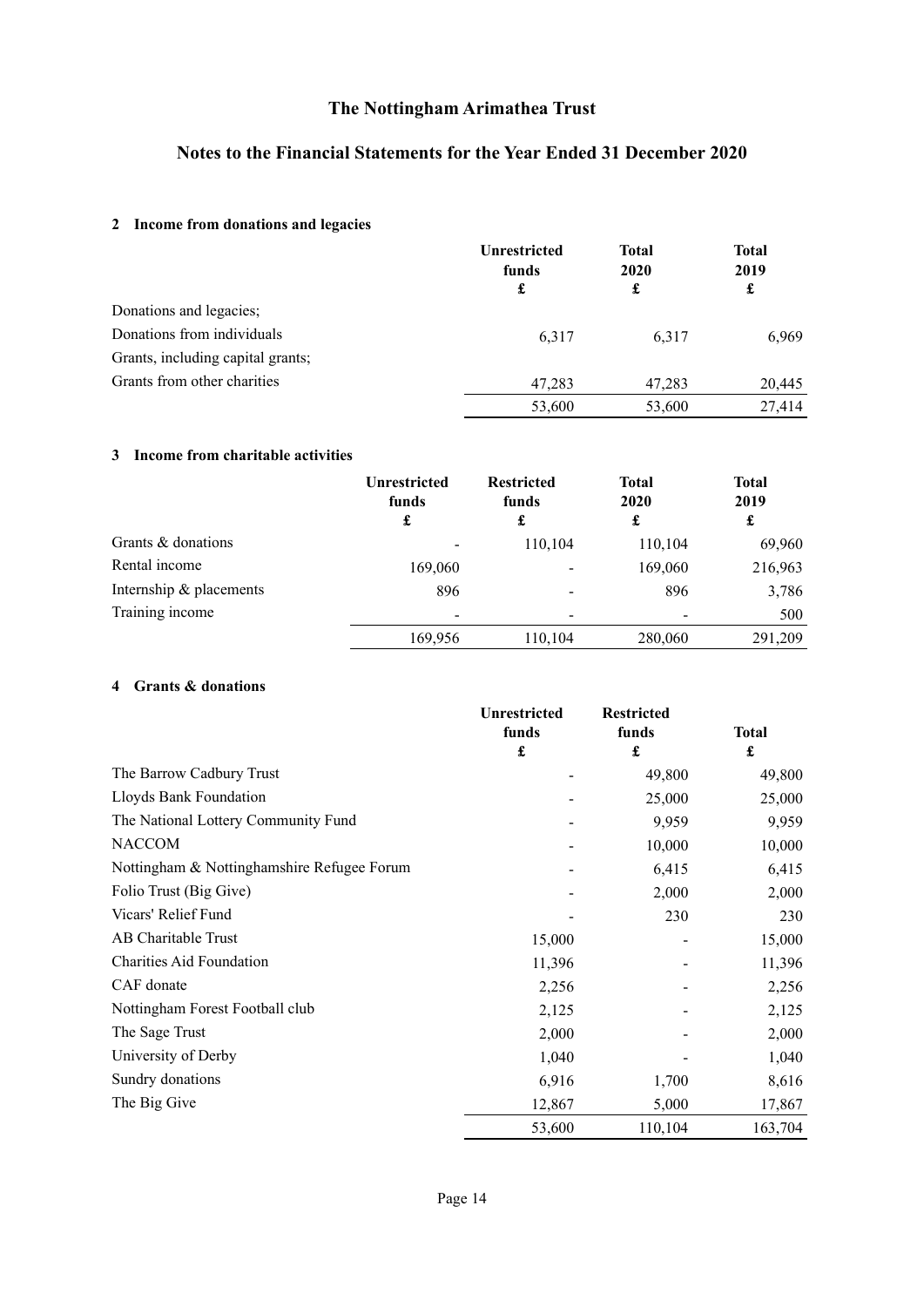## **Notes to the Financial Statements for the Year Ended 31 December 2020**

## **5 Investment income**

| Interest receivable and similar income; | <b>Unrestricted</b><br>funds<br>£ | <b>Total</b><br>2020<br>£ | <b>Total</b><br>2019<br>£ |
|-----------------------------------------|-----------------------------------|---------------------------|---------------------------|
|                                         |                                   |                           |                           |
| Interest receivable on bank deposits    | 26                                | 26                        | 94                        |
| <b>6</b> Other income                   |                                   |                           |                           |
|                                         | <b>Unrestricted</b>               | <b>Total</b>              | <b>Total</b>              |
|                                         | funds                             | 2020                      | 2019                      |
|                                         | £                                 | £                         | £                         |
| Fees and supplies                       | 147                               | 147                       | 1,007                     |

## **7 Expenditure on charitable activities**

|                          | <b>Unrestricted</b><br>funds | <b>Restricted funds</b> | <b>Total</b><br>2020 | <b>Total</b><br>2019 |
|--------------------------|------------------------------|-------------------------|----------------------|----------------------|
|                          | £                            | £                       | £                    | £                    |
| Subscriptions            | 1,718                        |                         | 1,718                | 739                  |
| Housing costs            | 133,817                      | 18,105                  | 151,922              | 130,820              |
| Office $&$ general costs | 12,433                       | 6,503                   | 18,936               | 20,663               |
| Residents support        | 449                          | 590                     | 1,039                | 4,026                |
| Residents activities     | 127                          | 149                     | 276                  | 1,384                |
| Sundry payments          | 405                          | 423                     | 828                  | 410                  |
| Volunteer expenses       |                              | 66                      | 66                   | 594                  |
| Purchases                | 155                          |                         | 155                  |                      |
| Interpreters             | 2,053                        |                         | 2,053                | 2,111                |
| Legal & professional     | 19,312                       | 3,350                   | 22,662               | 6,494                |
| Training                 | 310                          |                         | 310                  | 1,790                |
| Salaries & NIC           | 75,545                       | 53,853                  | 129,398              | 153,552              |
|                          | 246,324                      | 83,039                  | 329,363              | 322,583              |

## **8 Fees payable to independent examiner**

During the period, the fees payable (excluding VAT) to the charity's independent examiner Community Accounting Plus are analysed as follows:

|                         | 2020  | 2019  |
|-------------------------|-------|-------|
|                         | £     | t.    |
| Independent examination | 800   | 800   |
| Payroll services        | 646   | 604   |
| Bookkeeping services    | 2,585 | 220   |
|                         | 4,031 | 1,624 |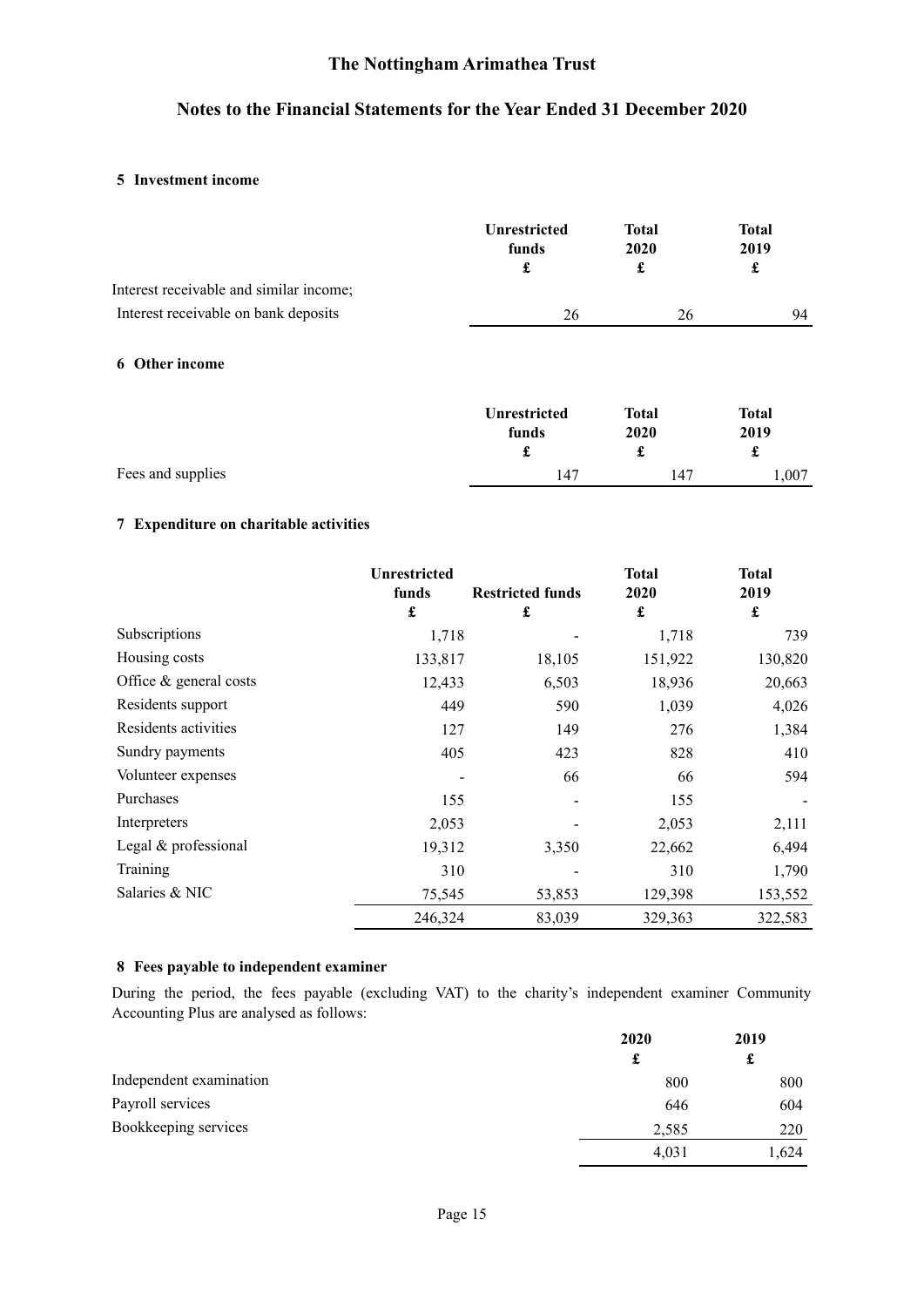## **Notes to the Financial Statements for the Year Ended 31 December 2020**

#### **9 Staff costs**

The aggregate payroll costs were as follows:

|                                   | 2020<br>£ | 2019<br>£ |
|-----------------------------------|-----------|-----------|
|                                   |           |           |
| Staff costs during the year were: |           |           |
| Wages and salaries                | 116,322   | 137,161   |
| Social security costs             | 6,202     | 9,610     |
| Pension costs                     | 6,874     | 6,781     |
|                                   | 129,398   | 153,552   |

The monthly average number of persons (including senior management team) employed by the charity during the year was as follows:

|                                        | 2020<br>No | 2019 |
|----------------------------------------|------------|------|
|                                        |            |      |
| The average number of persons employed |            |      |

6 (2019 - 5) of the above employees participated in the Defined Contribution Pension Schemes.

Contributions to the employee pension schemes for the year totalled £6,874 (2019 - £6,781).

No employee received emoluments of more than £60,000 during the year.

The total employee benefits of the key management personnel of the charity were £63,295 (2019 - £72,642).

#### **10 Debtors**

|               | 2020   | 2019   |
|---------------|--------|--------|
|               | £      |        |
| Trade debtors | 19,912 | 26,971 |
| Prepayments   | 574    | 315    |
| Other debtors | -      | 158    |
|               | 20,486 | 27,444 |

#### **11 Cash and cash equivalents**

|              | 2020   | 2019   |
|--------------|--------|--------|
|              | £      | £      |
| Cash on hand | 543    | 94     |
| Cash at bank | 54,574 | 44,873 |
|              | 55,117 | 44,967 |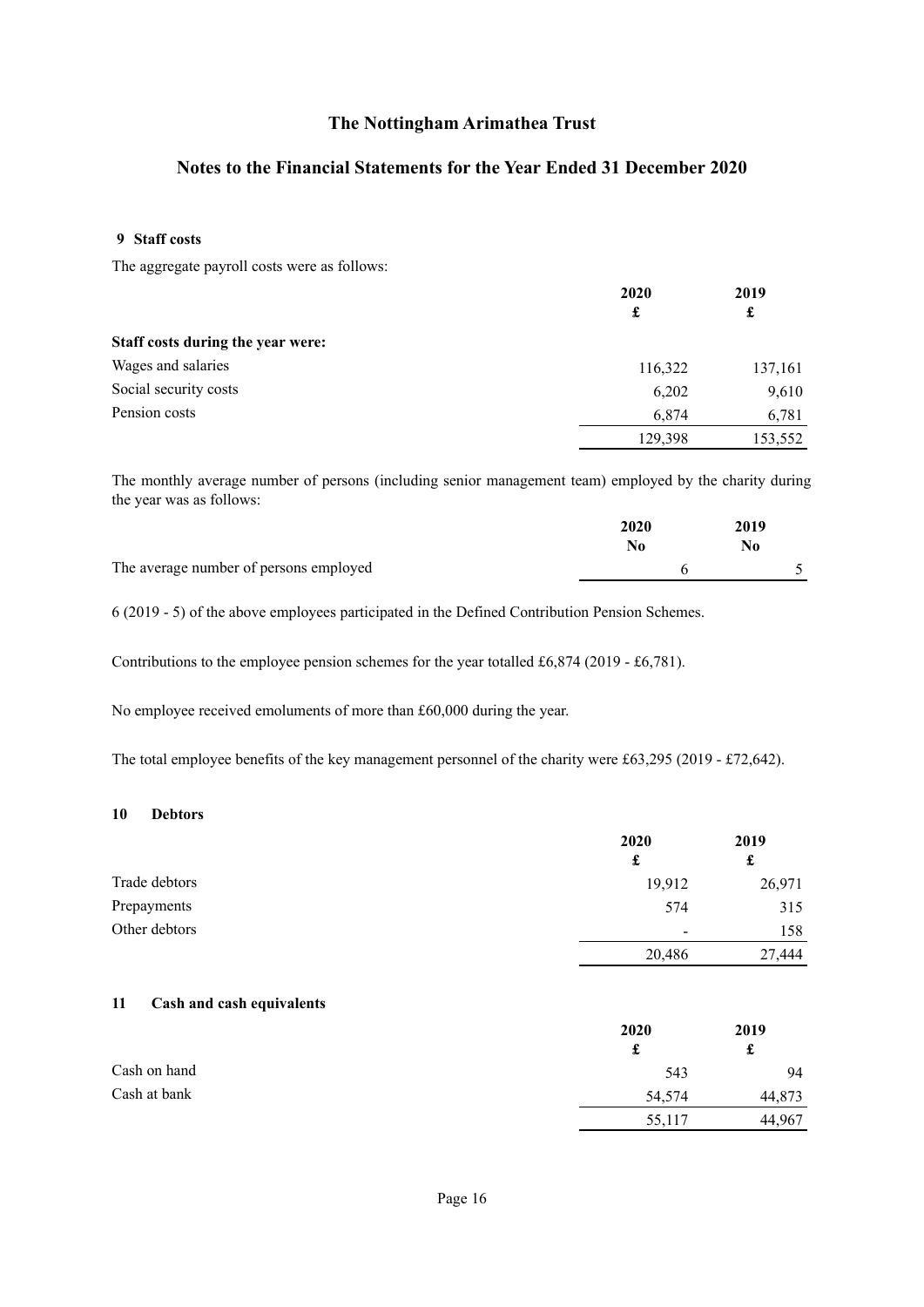## **Notes to the Financial Statements for the Year Ended 31 December 2020**

## **12 Creditors: amounts falling due within one year**

|                 | 2020  | 2019  |
|-----------------|-------|-------|
|                 | £     | t     |
| Trade creditors | 1,521 | 2,949 |
| Other creditors | 2,035 | 1,885 |
|                 | 3,556 | 4,834 |

## **13 Funds**

|                                                  | <b>Balance at 1</b><br><b>January 2020</b><br>£ | Incoming<br>resources<br>$\pmb{\mathbf{f}}$ | <b>Resources</b><br>expended<br>$\pmb{\mathfrak{L}}$ | <b>Balance at 31</b><br>December 2020<br>$\pmb{\mathbf{f}}$ |
|--------------------------------------------------|-------------------------------------------------|---------------------------------------------|------------------------------------------------------|-------------------------------------------------------------|
| <b>Unrestricted funds</b>                        |                                                 |                                             |                                                      |                                                             |
| <b>General</b>                                   |                                                 |                                             |                                                      |                                                             |
| General Fund                                     | 33,042                                          | 223,729                                     | (246, 324)                                           | 10,447                                                      |
| <b>Restricted funds</b>                          |                                                 |                                             |                                                      |                                                             |
| Staff Salaries (Lloyds)                          | 898                                             | 25,000                                      | (25, 894)                                            | 4                                                           |
| Refugee & Asylum Consortium                      | (2,157)                                         | 6,415                                       | (7, 440)                                             | (3,182)                                                     |
| Respond & Adapt (NACCOM)                         |                                                 | 10,000                                      | (4, 733)                                             | 5,267                                                       |
| Housing Set Up Fund                              | 9,527                                           |                                             | (6, 732)                                             | 2,795                                                       |
| #iwill (Nottinghamshire Community<br>Foundation) | 3,536                                           |                                             | (3,536)                                              |                                                             |
| Disabled Support (Access to Work)                | 565                                             |                                             | (565)                                                |                                                             |
| Radford Community Housing Trust                  | 1,413                                           |                                             | (1, 413)                                             |                                                             |
| Vicars Relief Fund                               | 250                                             | 230                                         |                                                      | 480                                                         |
| Legal Fund                                       | 903                                             |                                             | (903)                                                |                                                             |
| COVID 19 response (The National                  |                                                 |                                             |                                                      |                                                             |
| Lottery Community Fund)                          |                                                 | 9,959                                       | (2,972)                                              | 6,987                                                       |
| The Barrow Cadbury Trust                         |                                                 | 49,800                                      | (23, 442)                                            | 26,358                                                      |
| Residents' Travel Fund                           | 2,600                                           |                                             | (195)                                                | 2,405                                                       |
| Housing Maintenance (J N<br>Derbyshire)          | 3,000                                           |                                             |                                                      | 3,000                                                       |
| Peer Mentoring                                   | 9,000                                           |                                             |                                                      | 9,000                                                       |
| Big Give (Christmas Challenge)                   | 5,000                                           | 8,700                                       | (5,214)                                              | 8,486                                                       |
| <b>Total restricted funds</b>                    | 34,535                                          | 110,104                                     | (83,039)                                             | 61,600                                                      |
| <b>Total funds</b>                               | 67,577                                          | 333,833                                     | (329, 363)                                           | 72,047                                                      |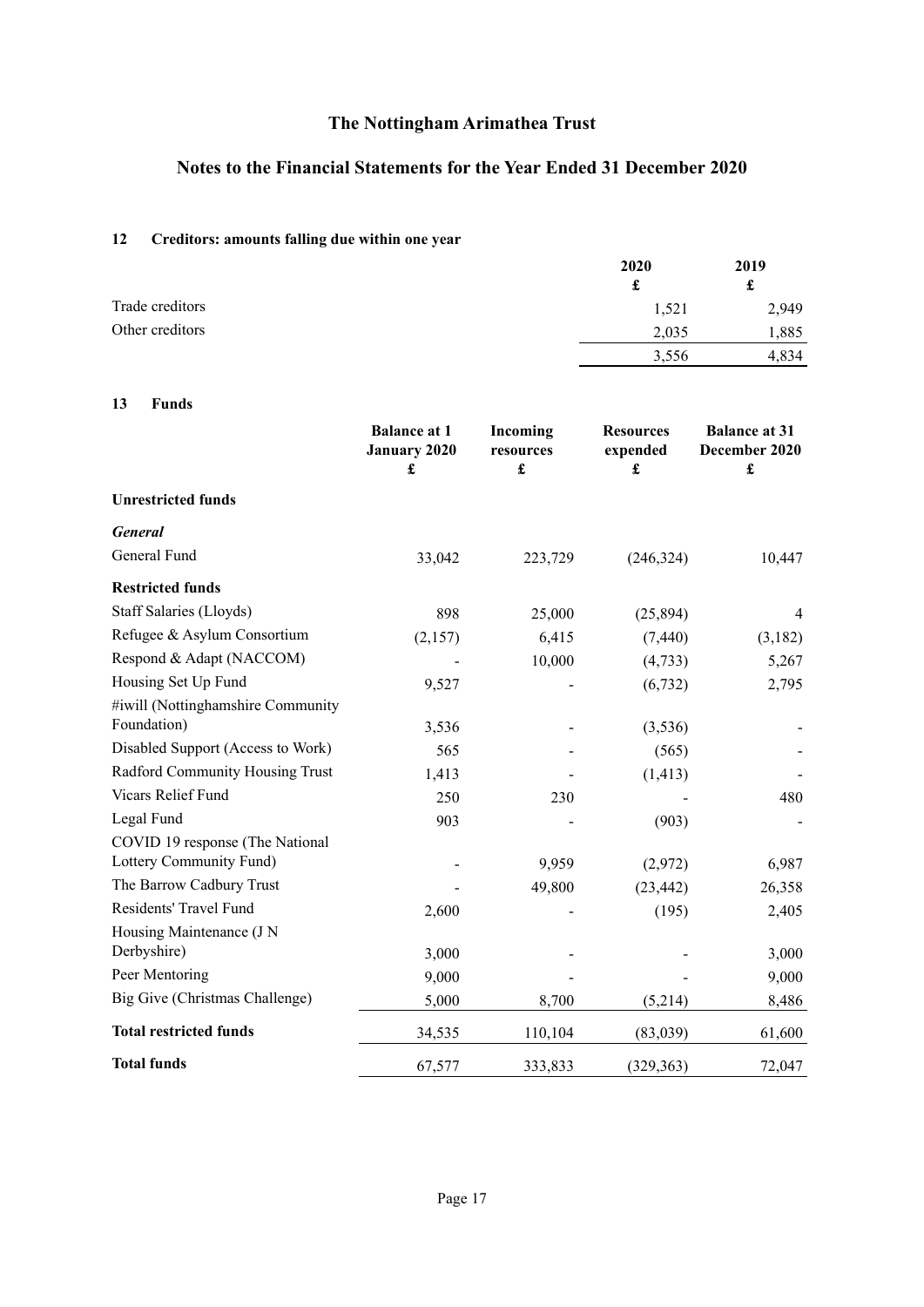## **Notes to the Financial Statements for the Year Ended 31 December 2020**

| These are the rightes for the previous accounting period and are included for comparative purposes. |                                                 |                                               |                                                      |                                                               |
|-----------------------------------------------------------------------------------------------------|-------------------------------------------------|-----------------------------------------------|------------------------------------------------------|---------------------------------------------------------------|
|                                                                                                     | <b>Balance at 1</b><br><b>January 2019</b><br>£ | Incoming<br>resources<br>$\pmb{\mathfrak{L}}$ | <b>Resources</b><br>expended<br>$\pmb{\mathfrak{L}}$ | <b>Balance at 31</b><br>December 2019<br>$\pmb{\mathfrak{L}}$ |
| <b>Unrestricted funds</b>                                                                           |                                                 |                                               |                                                      |                                                               |
| <b>General</b>                                                                                      |                                                 |                                               |                                                      |                                                               |
| General Fund                                                                                        | 29,143                                          | 249,764                                       | (245, 865)                                           | 33,042                                                        |
| <b>Restricted funds</b>                                                                             |                                                 |                                               |                                                      |                                                               |
| Nottingham Together                                                                                 | 10,629                                          |                                               | (10,629)                                             |                                                               |
| Staff Salaries (Lloyds)                                                                             | 740                                             | 25,000                                        | (24, 842)                                            | 898                                                           |
| Legal project (Awards for All)                                                                      | 9,127                                           |                                               | (9,127)                                              |                                                               |
| Refugee & Asylum Consortium                                                                         | (260)                                           | 8,875                                         | (10,772)                                             | (2,157)                                                       |
| Respond & Adapt (NACCOM)                                                                            | 103                                             |                                               | (103)                                                |                                                               |
| Housing Set Up Fund                                                                                 | 8,774                                           | 3,551                                         | (2,798)                                              | 9,527                                                         |
| #iwill (Nottinghamshire Community                                                                   |                                                 |                                               |                                                      |                                                               |
| Foundation)                                                                                         | 4,243                                           | 5,000                                         | (5,707)                                              | 3,536                                                         |
| Disabled Support (Access to Work)                                                                   |                                                 | 5,399                                         | (4,834)                                              | 565                                                           |
| Radford Community Housing Trust                                                                     | 2,652                                           |                                               | (1,239)                                              | 1,413                                                         |
| Nottingham Together Events                                                                          | 13                                              |                                               | (13)                                                 |                                                               |
| Near Neighbours                                                                                     | 3,280                                           | 1,500                                         | (4,780)                                              |                                                               |
| Vicars Relief Fund                                                                                  | 250                                             | 635                                           | (635)                                                | 250                                                           |
| Legal Fund                                                                                          | 1,469                                           |                                               | (566)                                                | 903                                                           |
| Residents' Travel Fund                                                                              | 273                                             | 3,000                                         | (673)                                                | 2,600                                                         |
| Housing Maintenance (J N                                                                            |                                                 |                                               |                                                      |                                                               |
| Derbyshire)                                                                                         |                                                 | 3,000                                         |                                                      | 3,000                                                         |
| Peer Mentoring                                                                                      |                                                 | 9,000                                         |                                                      | 9,000                                                         |
| Big Give (Christmas Challenge)                                                                      |                                                 | 5,000                                         |                                                      | 5,000                                                         |
| <b>Total restricted funds</b>                                                                       | 41,293                                          | 69,960                                        | (76, 718)                                            | 34,535                                                        |
| <b>Total funds</b>                                                                                  | 70,436                                          | 319,724                                       | (322, 583)                                           | 67,577                                                        |

## **These are the figures for the previous accounting period and are included for comparative purposes.**

The specific purposes for which the funds are to be applied are as follows:

The Staff Salaries Fund was funded by Lloyds and put towards salary costs;

The Refugee Asylum Consortium Fund provides funding from Nottingham and Nottinghamshire Refugee Forum, for provision of advice and support for refugees and to enable refugees and asylum seekers to be supported into voluntary roles to develop skills for employment;

The funding from NACCOM (The No Accommodation Network) is a grant from the Respond & Adapt fund and to be used by NACCOM member charities of which Nottingham Arimathea Trust is one;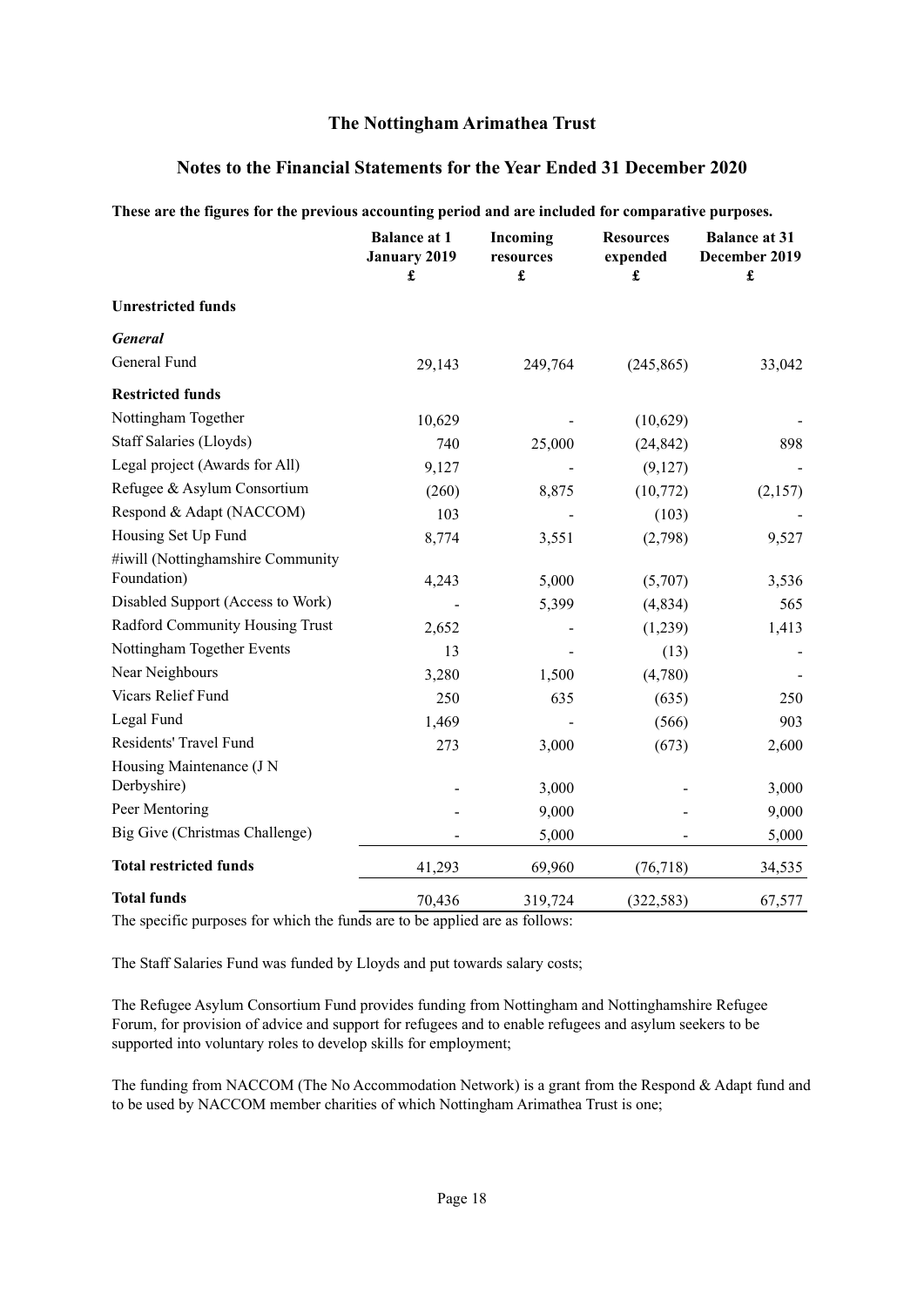## **Notes to the Financial Statements for the Year Ended 31 December 2020**

The Housing Set up Fund received donations through the Big Give campaign; the funds are being used to apply for HMO licences and to purchase furniture and white goods for new properties;

The #iwill fund was money received from the Nottinghamshire Community Foundation was also spent on volunteer action days;

The Disabled Support (Access to Work) fund is funded by the Department for Work and Pensions and is to provide practical support to people with disabilities in the work place;

The Radford Community Housing Trust provided funds for a number of community events;

The Vicars Relief Fund is funding for residents to access move on accommodation;

The Legal Fund is made up of individual donations and is to help residents with any legal issues;

The COVID 19 response fund was funding received from the National Lottery Community fund and used to help the transition to new ways of working and new activities undertaken during the pandemic;

The Barrow Cadbury funding was received to provide an additional full-time support worker post in the NAT team and this ensured that all residents had access to digital technology within the houses, helped to sustain accommodation due to loss of rental income and contributed towards management and core expenses of the organisation;

The Residents Travel Fund receives transport funding from The Souter Trust to meet residents needs;

The Peer Mentoring Fund received funding last year from Near Neighbours, Evan Cornish Foundation and Nottinghamshire County Council, and this year from the University of Nottingham and from Thomas Farr;

The Housing Maintenance fund is funded by the J N Derbyshire Trust and is for the general maintenance work needed;

The Big Give funding was received to cover some of the costs of housing furniture, equipment. maintenance and utilities.

#### **14 Analysis of net assets between funds**

|                     | Unrestricted<br>funds |                                 |                                 |
|---------------------|-----------------------|---------------------------------|---------------------------------|
|                     | <b>General</b><br>£   | <b>Restricted</b><br>funds<br>£ | 2020<br><b>Total funds</b><br>£ |
| Current assets      | 14,003                | 61,600                          | 75,603                          |
| Current liabilities | (3,556)               | $\overline{\phantom{a}}$        | (3,556)                         |
| Total net assets    | 10,447                | 61,600                          | 72,047                          |